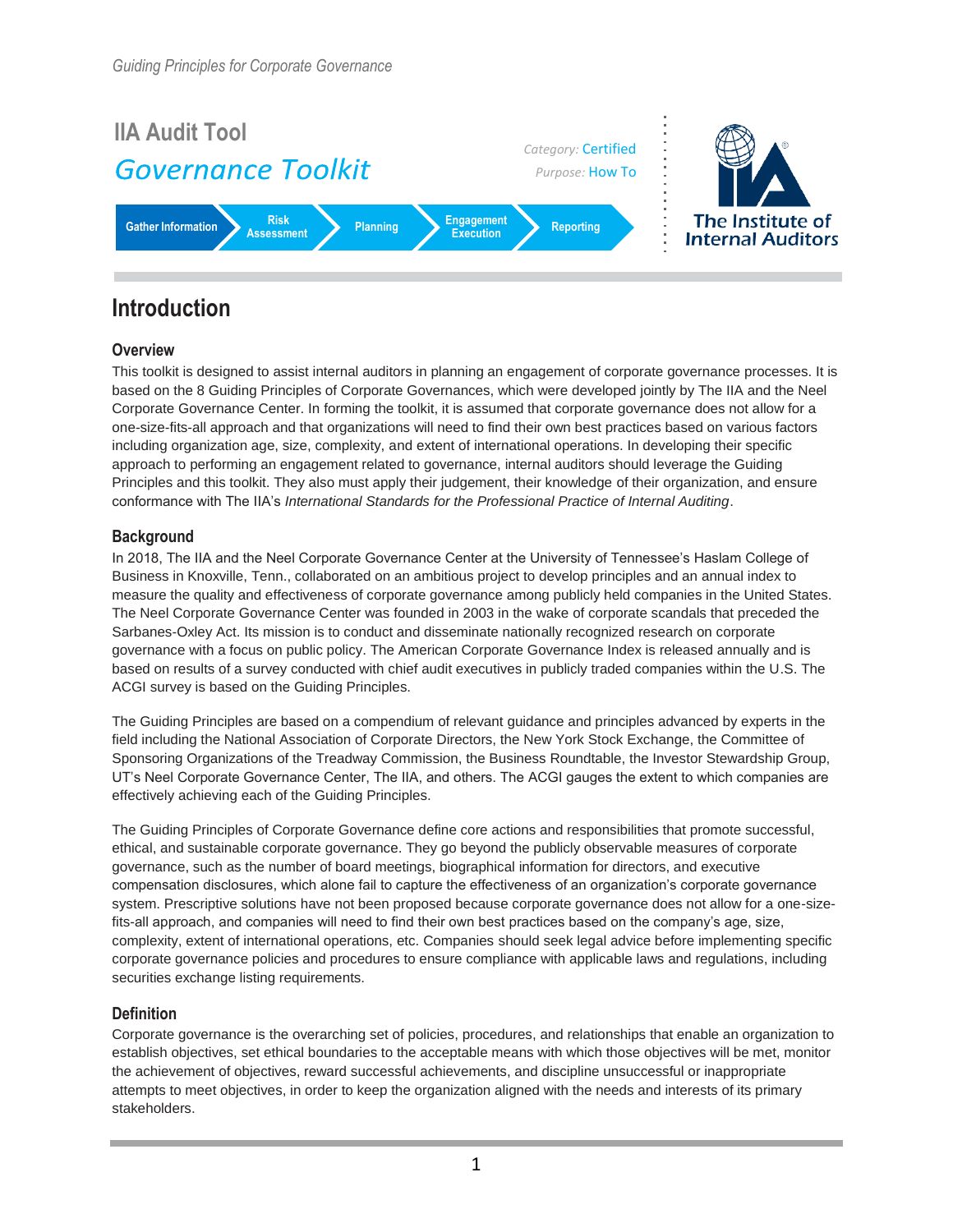

Effective corporate governance requires regular and constructive interaction among key stakeholders, the board, management, internal audit, legal counsel, and external audit and other advisors.

*Goal:* Clear communication across organization

# **Attribute 1**

### **Communications between each of the members of senior leadership are clear, actionable, and collaborative.**

#### **Evidence/documentation to demonstrate support of the attribute**

- **Frequency and nature of meetings along with participants included (CEO and CEO's direct reports only or CEO,** C-suite and other senior leaders).
- Documented meeting minutes from various meetings (operations, town hall).
- Timing of senior leadership meetings or amount devoted for meetings; timing of information presented to and reviewed by senior leadership.
- Nature, length and quality of information presented (i.e., only text, no visuals, no dashboards, long packets, notconcise, quantity vs quality) to and reviewed by senior leadership and subsequently presented to the board.
- Internal reporting around risk management (e.g., ERM action plans and status, key risk indicators).
- Internal periodic financial and operational reporting (e.g., budgets, outlooks, financial performance, operational key performance indicators, EHS reports, HR [headcounts, attrition, hires]).
- **Internal periodic compliance reporting (e.g., misconduct matters, investigations conclusions).**
- Corporate policies.
- Executive leadership team meeting minutes.
- CAE observations of interactions among executive leadership team members.
- **Surveys of or interviews with board members, executive leadership, management, and employees.**

## **Attribute 2**

#### **Communications between senior leadership and the board are clear, actionable, and collaborative.**

#### **Evidence/documentation to demonstrate support of the attribute**

Obtain executive committee materials, and validate communication date is sufficiently in advance of meetings.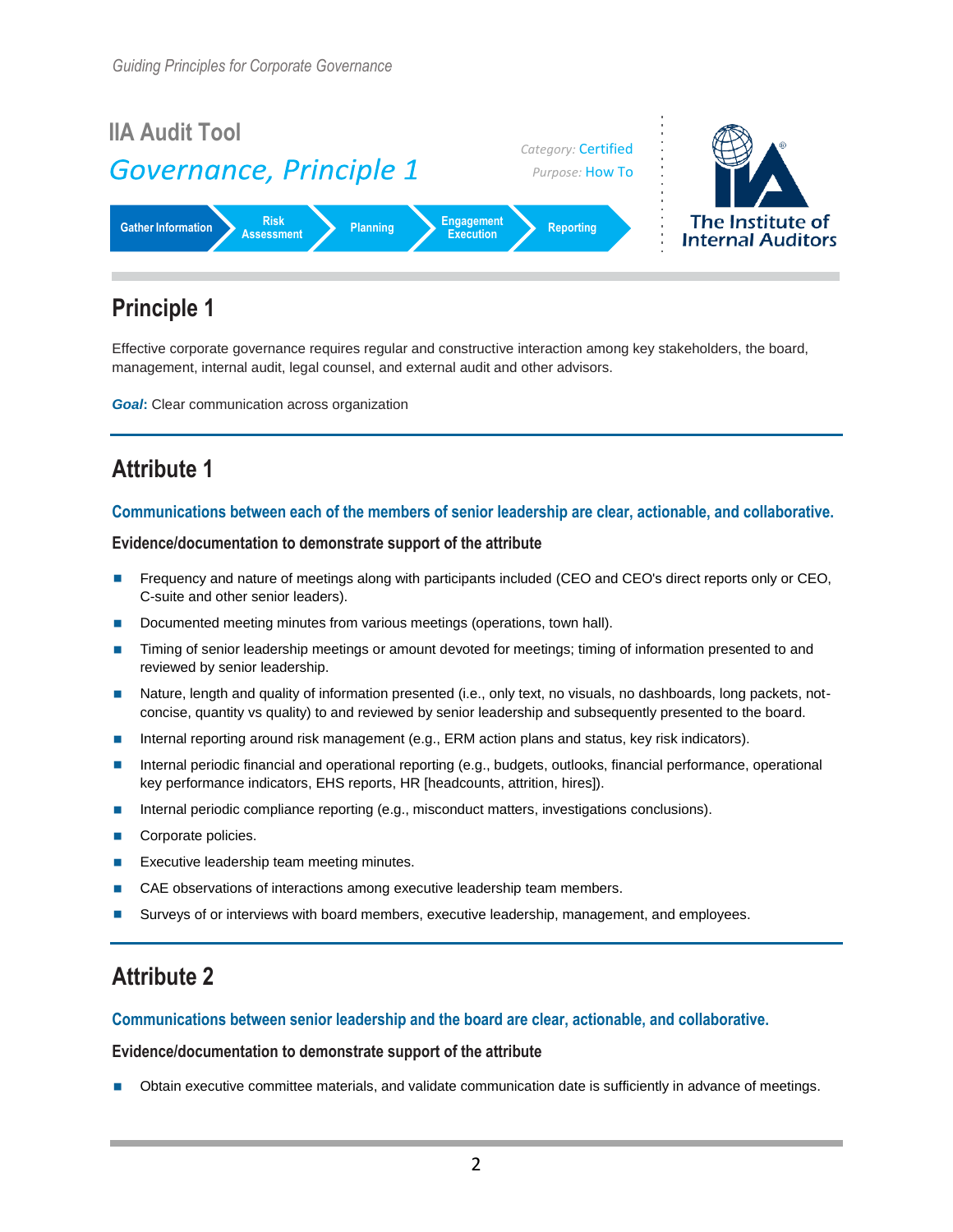- **Validate executive committee meeting minutes and assigned actions and accountabilities.**
- Frequency of board meetings is reasonable or complies with charter, regulations, calendars, etc.
- Agenda for standing and ad hoc meetings:
	- $\circ$  Comprehensive agendas with time limits, attendance options (remote or in-person).
	- o Speakers for line items.
	- o Guest speakers, if any, noted (e.g., outside advisors, other executives).
	- o Executive sessions with CAE, CCO, external auditors.
	- o Completeness of meeting agenda items.
- **Approved minutes for standing and ad hoc meetings.**
- Action items and status for follow up after meetings.
- **Nature, length, and quality of information presented by management to the board.**
- **Timing of information presented and discussed by management and the board.**
- Board or board committee engagement of special advisors, if applicable.
- Nature of relationship between chairman and CEO.
- Collaboration, resources, and for board to engage external special advisors.
- **Surveys of or interviews with the board, executive leadership, management, and employees.**
- Executive leadership team meeting minutes.
- Meeting notes including attendees, takeaways, actions, and follow-up assignments.

### **Management structures are effective at getting the right information to the right decision-makers in a timely manner.**

- **Organizational charts for CEO, CEO direct reports and other senior leadership related functions.**
- **Job descriptions for senior and executive management positions.**
- **Professional backgrounds (CVs, qualifications, etc.) for personnel in management positions.**
- **Clear role statement for lead director (chairperson), committee chairs, CEO and CFO, if applicable.**
- Sources/systems for information prepared by entity (financial, compliance, actuarial, Sarbanes-Oxley, etc.).
- **Process maps around information preparation and review.**
- Disclosure controls and procedures in place (financial statement reporting).
- Interview notes with CHRO and other appropriate senior leaders on desired flow of communication and decisioning.
- Review of organizational charts including spans and layers.
- Evidence that prior key decisions were made timely, collaboratively, unilaterally, etc.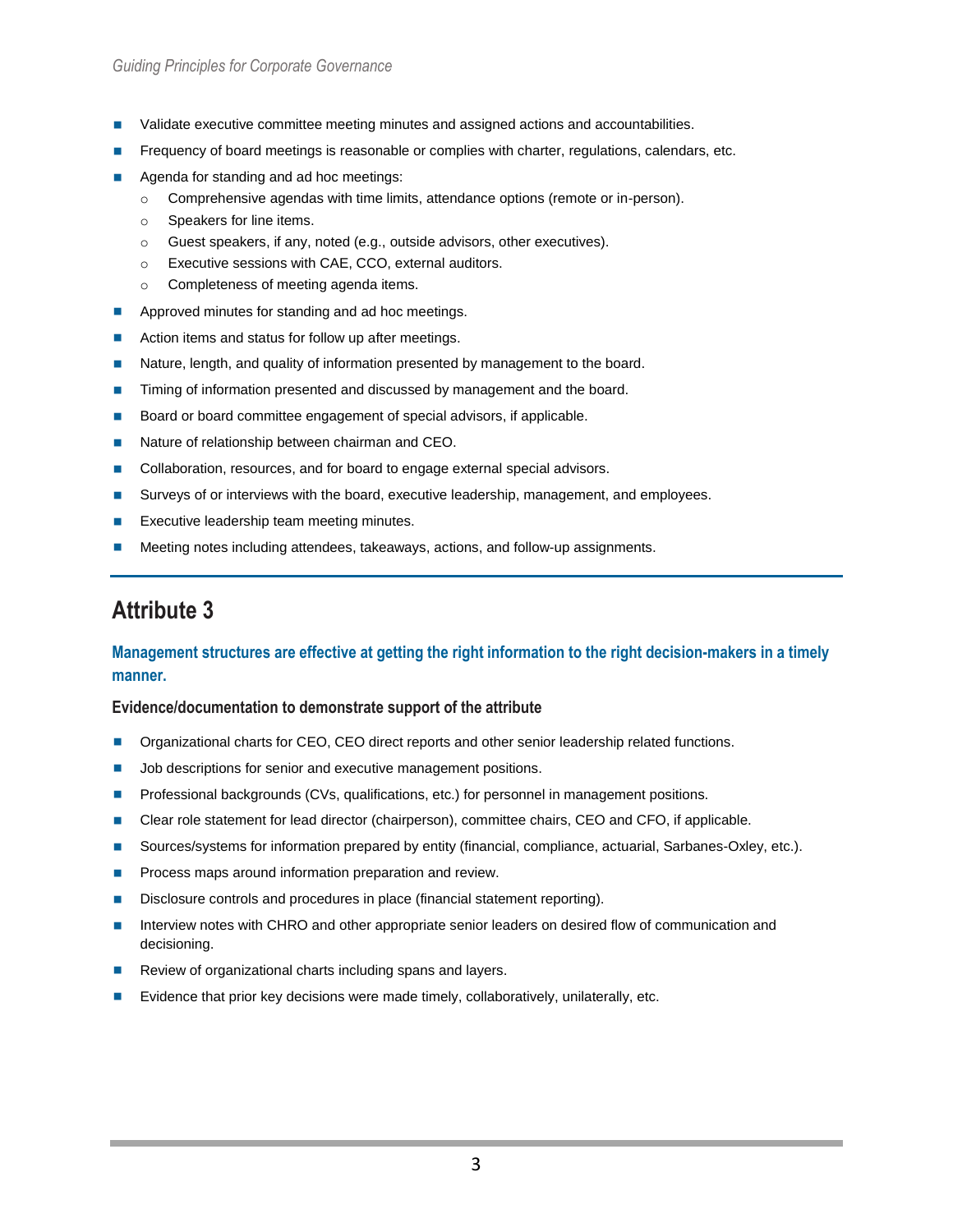

The board should ensure that key stakeholders are identified and, where appropriate, stakeholder feedback is regularly solicited to evaluate whether corporate policies meet key stakeholders' needs and expectations.

*Goal***:** Meeting shareholder/stakeholder expectations

# **Attribute 1**

### **The company considers a wide range of stakeholder interests when making business decisions.**

- Organization's strategic plans and risk assessments.
- **Strategies, plans and decisions incorporating internal (staff, managers, officers, directors, shareholders) and** external (non-executive directors, customers, suppliers, investors, regulators, pressure groups, local communities and public at large) stakeholders.
- **Annual strategic plan taking into account, among other things, the opportunities and risks of the organization** along with subsequent review of results against the plan.
- Corporate governance policies.
- Code of Ethics/Business Conduct.
- **Employee manual/handbook.**
- **Health, environment, and safety management programs.**
- Charter for specific board committee around health, environment, safety and sustainability (e.g., EHS and Sustainability Committee).
- **Investor presentations and other investor materials; recorded calls of investor/analyst meetings.**
- **List of organization's participation in conferences (both investor conferences and non-deal roadshows.**
- **Investor relations information on organization's external facing corporate website.**
- **Awards received by the organization.**
- **Employee satisfaction surveys and responses around improvement areas.**
- **Organization's credit ratings.**
- **Demographical Standards** around alignment with United Nations Sustainable Development Goals (SDGs).
- Social media reviews and comments.
- Professional development, support, and work-life balance programs available to employees.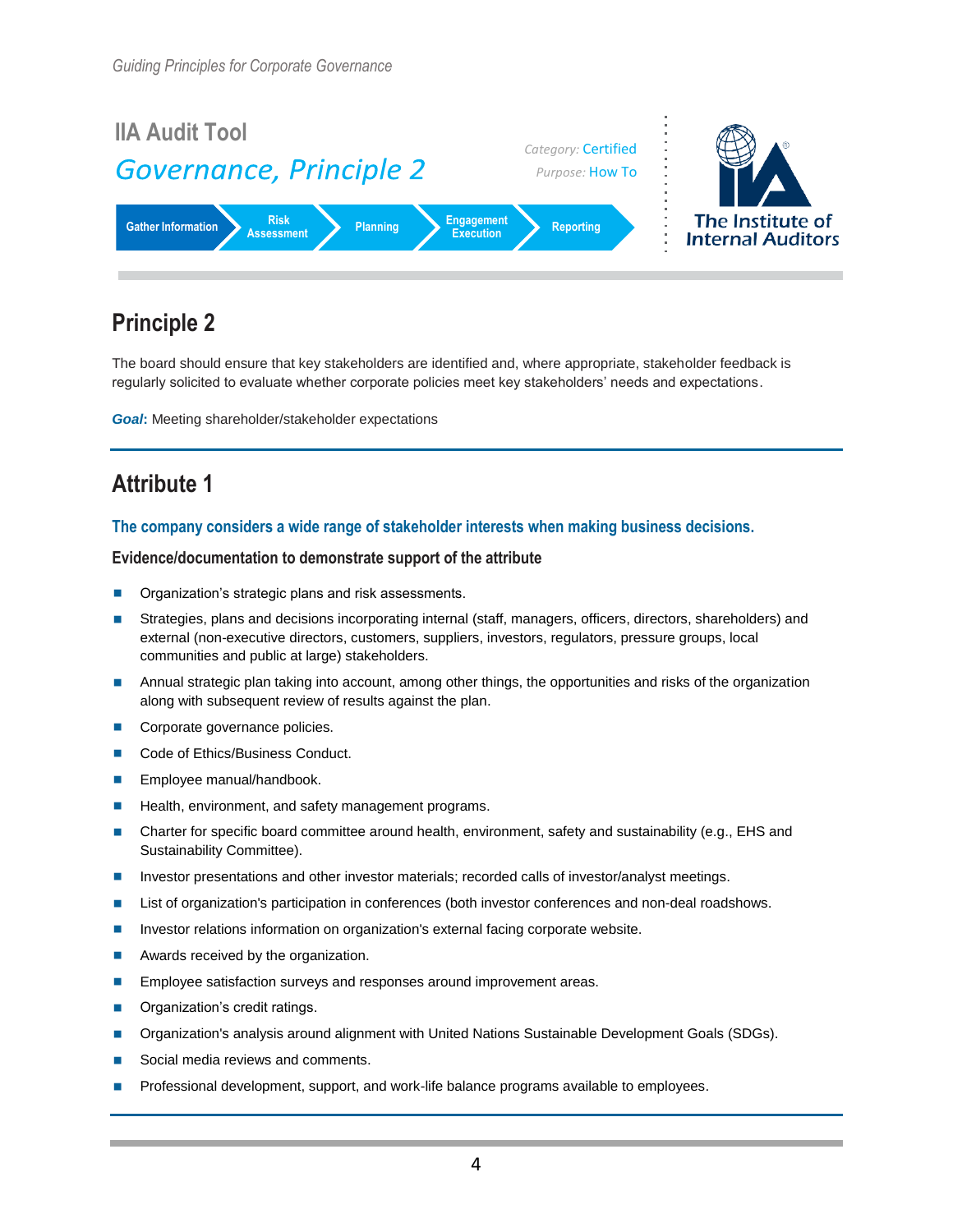### **There is a consensus among the board and senior leadership on who the key stakeholders are in your company.**

#### **Evidence/documentation to demonstrate support of the attribute**

- Board meeting minutes.
- **Organization's strategic plan.**
- Evidence of openness and comprehensive stakeholder engagement.
- Surveys of or interviews with board members and senior leaders; consistency and consensus of responses.
- Strategies, plans and decisions incorporating internal (staff, managers, officers, directors, shareholders) and external (non-executive directors, customers, suppliers, investors, regulators, pressure groups, local communities and public at large) stakeholders.
- **Organizational chart for corporate affairs, external communications, government relations and investor relations** functions.
- **Policies on who may speak on behalf of the company.**
- Charters and meeting minutes for any internal committees around shareholder engagement, sustainability, social welfare, public affairs, government relations, disclosures, risk management and similar committees or advisory councils.
- Organization's memberships in industry and/or advocacy groups.
- Organization's participation or membership in trade associations.

# **Attribute 3**

### **In your daily jobs, you and other key leadership members are cognizant of the impact your corporate operations have on social and environmental issues and you are actively pursuing ways to minimize any negative impacts.**

- Required vs. voluntary environmental, social, governance (ESG) and/or sustainability reports issued by the company.
- ESG training, programs, inclusion in job descriptions.
- Board and or town hall-type meeting minutes including ESG initiatives.
- ESG risks noted in ERM universe and programs.
- Code of conduct.
- Evidence of specific activities to mitigate/reduce potential negative impacts.
- **Dimethor State State State State Inconse** School and Computed State Chessen Conservations of open and computed s
- **External and community outreach initiatives.**
- Social and political contributions approved budgets.
- Analysis and other supporting documentation around examination of occupational, environmental, health, social and safety components for capital and operational expenditures.
- Delegation of authority matrix/policy (including transactional and functional approvers).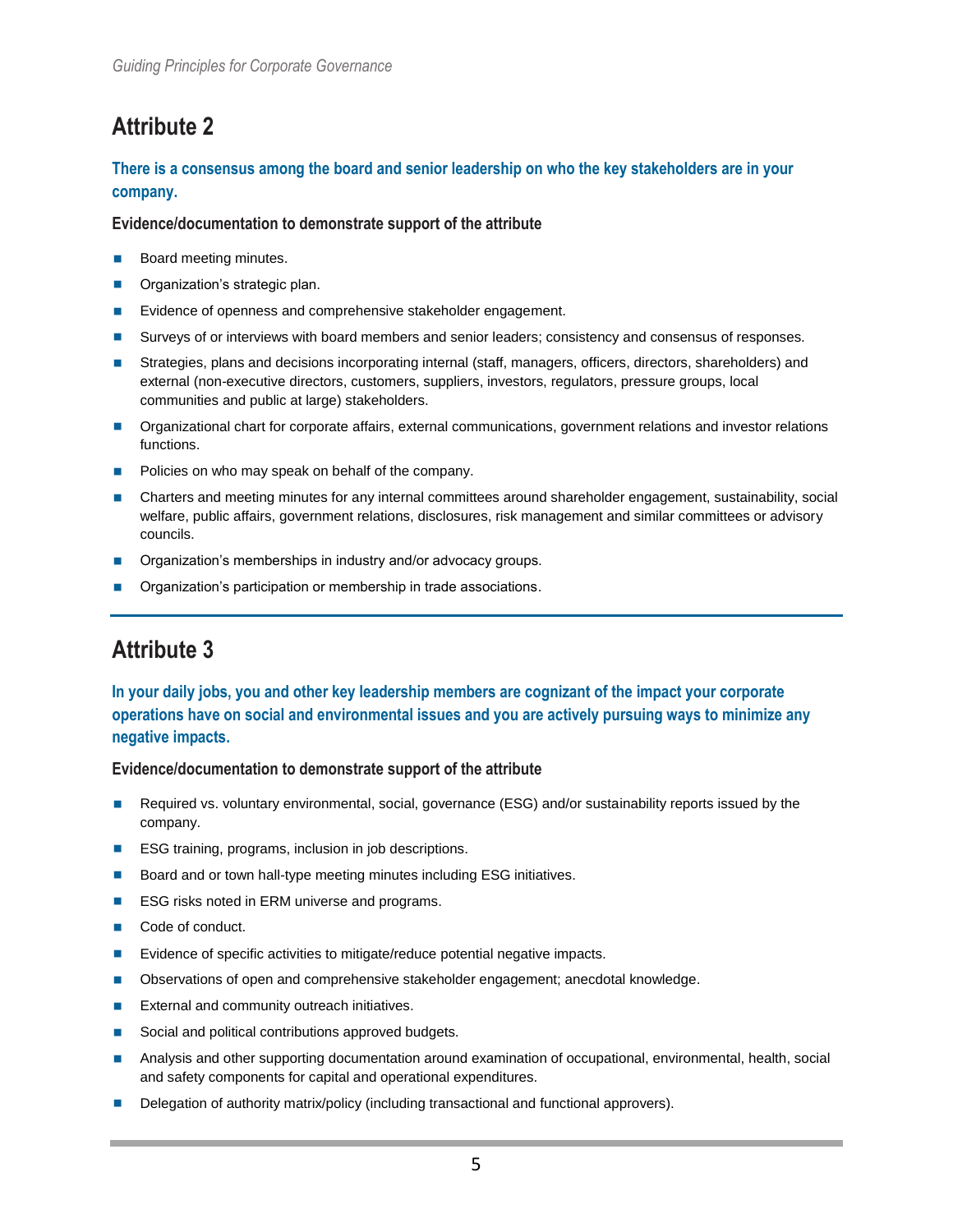- **Human rights policy.**
- Matching contributions programs.
- Historical records, fines, litigation or enforcement actions from regulators on occupational safety and health or environmental matters.
- Presence of diversity and inclusion policies in mission statement, corporate vision, social justice statements, HR, etc.

**The company has not been subject to shareholder proposals, proxy advisor "against" recommendations, "vote no" campaigns, proxy fights, or shareholder litigation.**

- Most recent and historical proxy statements (focus on proposals and board vote recommendation for each proposal).
- Historical records, fines, litigation or enforcement actions from regulators on occupational safety and health or environmental matters.
- List of outside counsel engaged (including nature of services provided).
- Commitments and contingencies accruals, estimates and provisions.
- Public disclosures and filings (Forms 8K, 10Q, 10K).
- Related party transactions policy.
- Conflict of interest policy and acknowledgement.
- **Insider trading policy.**
- **External communications policy.**
- Confidential information policy.
- **B** Shareholder's confidential voting policy.
- Confirmation from chief counsel and appropriate legal team members.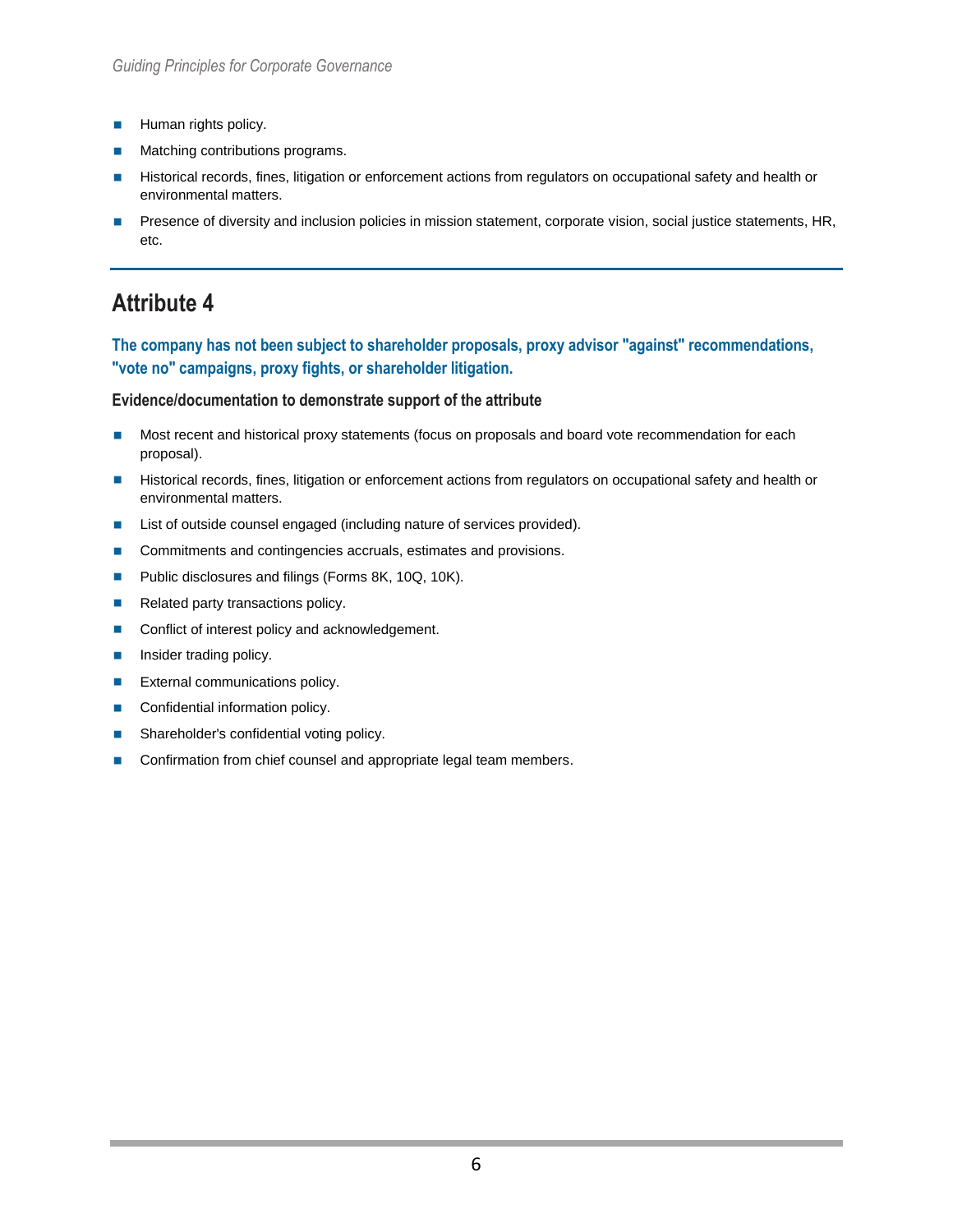

Board members should act in the best interest of the company and the shareholders while balancing the interests of other key external and internal stakeholders.

*Goal***:** Board performance, monitoring management

# **Attribute 1**

### **Your board has sufficient technical expertise to oversee areas of current or emerging risk.**

- Board policy manual including defined skills and criteria.
- **Nomination process and existing BOD member skill sets reviewed for compliance with defined criteria.**
- **Criteria used to recruit current and future board members.**
- Defined process for making changes to criteria in light of emerging risks.
- Board minutes indicating discussions of current or emerging risks.
- Annual proxy statements with biographies/CVs of board members.
- Board member training programs with robust curricula.
- CVs of board and committee members indicating relevant competencies.
- Skills matrix indicating coverage of key areas or exposing gaps.
- Analysis of board members backgrounds and experience against competencies and skills.
- Role statements or "job descriptions" for lead directors and committee chairs.
- **Board and committee charters describing areas such as composition, nomination, refreshment, and** responsibilities.
- Board interlocks and disclosure of same.
- Elections of board members by a majority of votes cast.
- Board and board committee charters.
- **Annual reviews of board members, committee members, and individual directors.**
- $\blacksquare$  Term limit policies.
- **Comprehensive orientation program for new directors and committee member roles.**
- Directors and officers and/or errors and omissions insurance policies.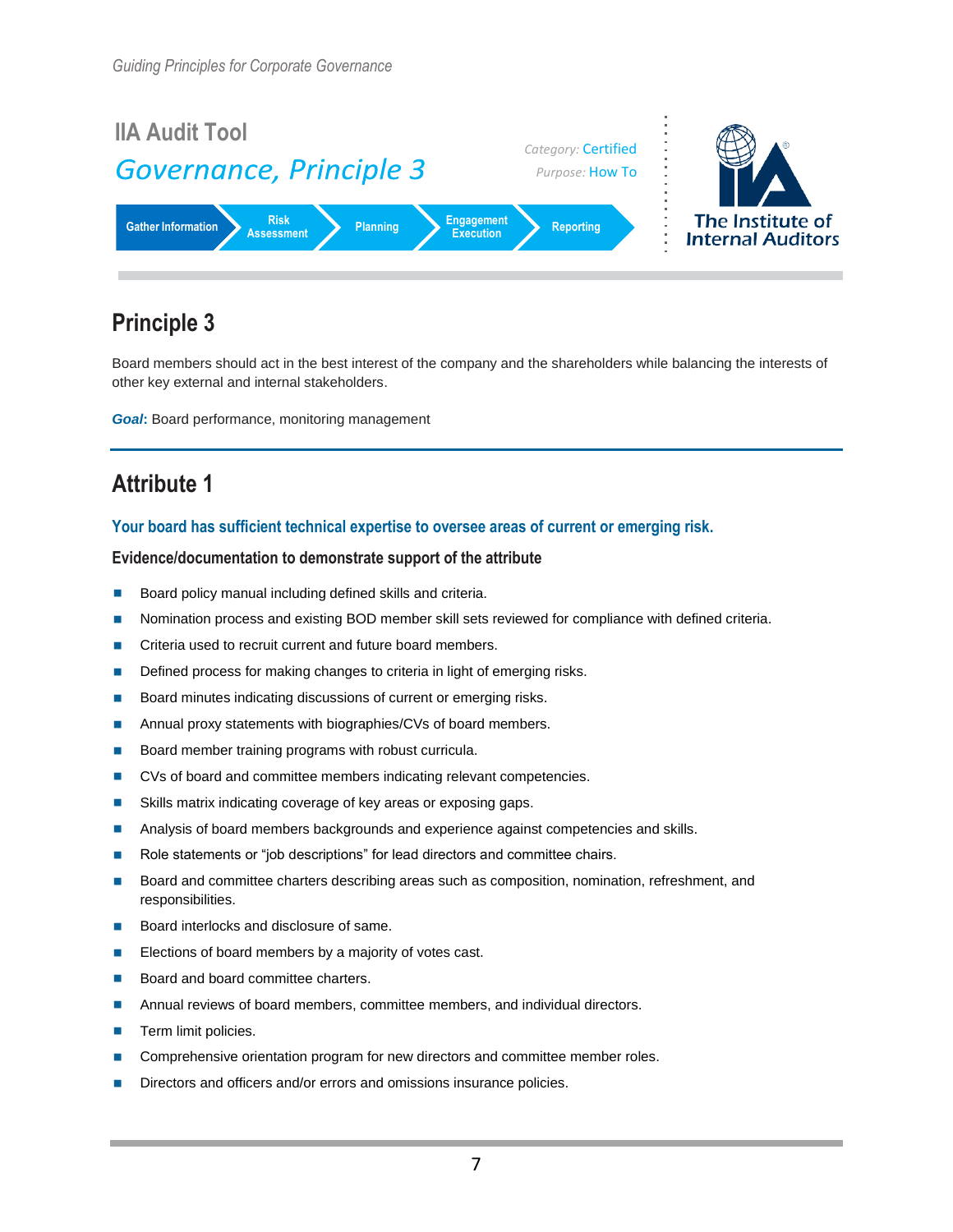- **Framework(s) implemented by organization for risk management and resulting frequency and quality of** information around current and emerging risks.
- Management and board member succession planning.

#### **Board members present diverse perspectives when discussing issues.**

#### **Evidence/documentation to demonstrate support of the attribute**

- **D** Observations of board and appropriate committee meeting(s).
- Surveys of and interviews with board members and senior leaders.
- **Board agendas and minutes indicating members have sufficient time to present perspectives and whether** discussions are encouraged and actually occur.
- Board orientation materials with evidence that diverse opinions are encouraged.
- Board committees' composition, tenure, and refreshment requirements along with technical or regulatory membership requirements (e.g., financial expertise, cybersecurity, human capital, compensation).
- Nature, length, and quality of information presented to and reviewed and discussed by board and board committees.
- Agenda for standing and ad hoc meetings.
- **Approved minutes for standing and ad hoc meetings.**
- Timing of information presented and discussed by management and the board.
- Board or board committee engagement of special advisors.
- **Board and committee meetings vs board and committee member attendance records (i.e., number of meetings** held in a year vs. number of meetings attended).
- Board diversity and inclusion initiatives.
- Regularly scheduled meetings at which non-independent directors and members of management are not in attendance.
- Board executive sessions with CAE, CCO, and other relevant members of management.

## **Attribute 3**

#### **Board members are compensated in a way that aligns with long-term strategic goals.**

- **Compensation practices (e.g., long-term incentive plans, pay-for-performance philosophy) and meaningful** director stock ownership guidelines.
- Historical or new shared-based compensation plans.
- Disclosures around compensation in proxy statement.
- Nominating committee charter and/or compensating committee charter and meeting minutes of same.
- Nominating and compensating committees' composition, roles, and responsibilities.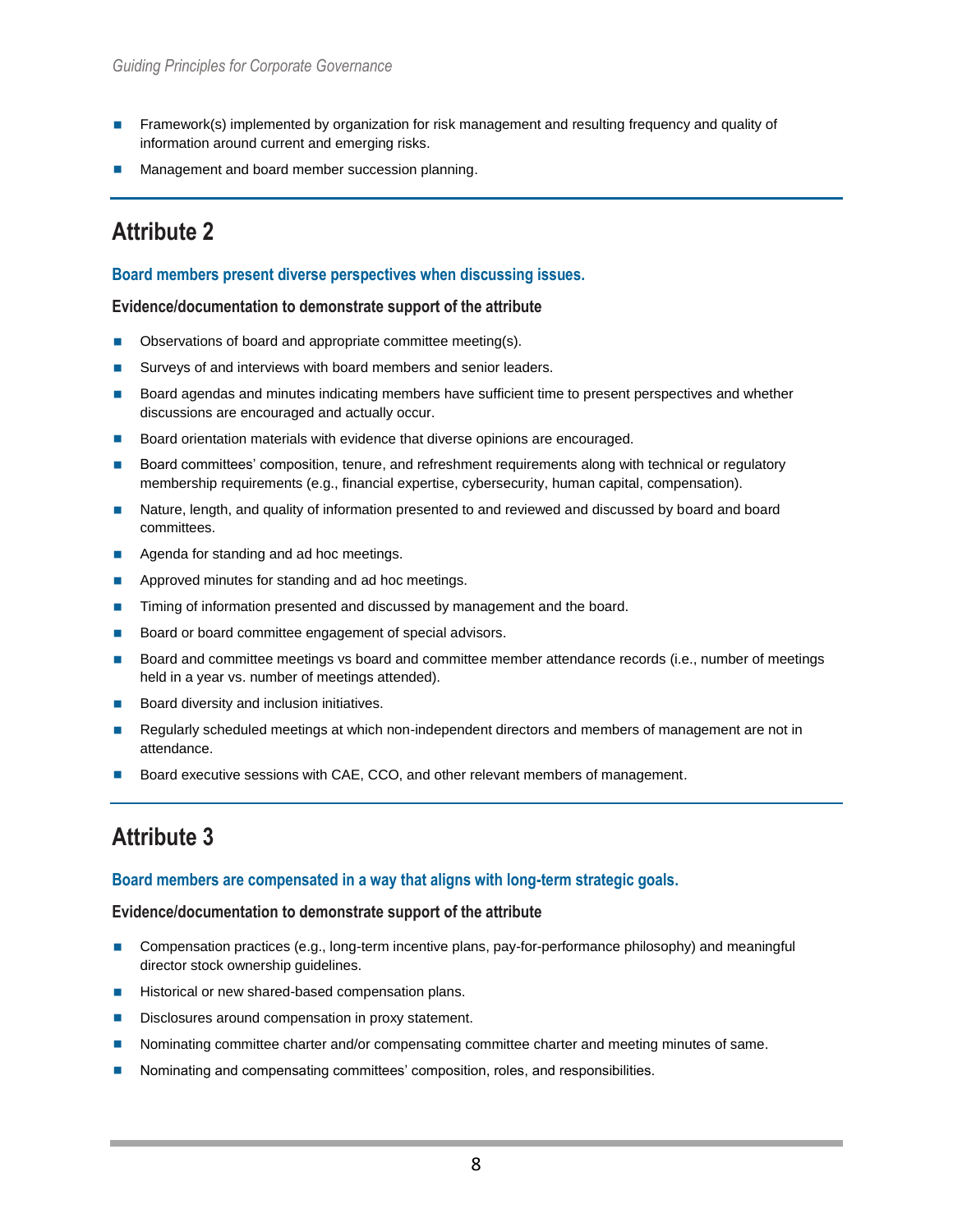- Nature, length, and quality of information presented to and reviewed and discussed by board and board committees (agenda for standing and ad hoc meetings and approved minutes for standing and ad hoc meetings).
- Timing of information presented and discussed by management and the board.
- Board or board committee engagement of special advisors (remuneration, pay practices).
- Strategic planning indicating alignment of board compensation with strategic goals.

#### **The board probes into sufficient detail for most topics.**

#### **Evidence/documentation to demonstrate support of the attribute**

- Board and board committees' agendas for standing and ad hoc meetings.
- Board and committee meeting minutes.
- **Frequency and nature of meetings along with participants included (CEO and CEO's direct reports only or CEO,** C-suite, and other senior leaders) and non-executive sessions.
- **Timing of senior leadership meetings or amount devoted for meetings.**
- Nature, length, and quality of information presented to and reviewed by senior leadership.
- Surveys of or interviews with board members.
- Review of Board minutes against risk assessment assuring coverage of topics.
- CAE observations.

## **Attribute 5**

#### **Board members have the necessary time and attention to fulfill their responsibilities.**

- **Board interlocks.**
- Board and board committee compositions.
- Board members' and nominees' backgrounds and other current responsibilities.
- Agenda for standing and ad hoc meetings showing ample time for topic discussion.
- **Approved minutes for standing and ad hoc meetings.**
- **Levels of participation from individual members.**
- Nature, length, and quality of information presented by management to the board.
- **Timeliness of information reviewed by board members.**
- Accessibility to outside advisors.
- CAE observations and discussions with C-suite.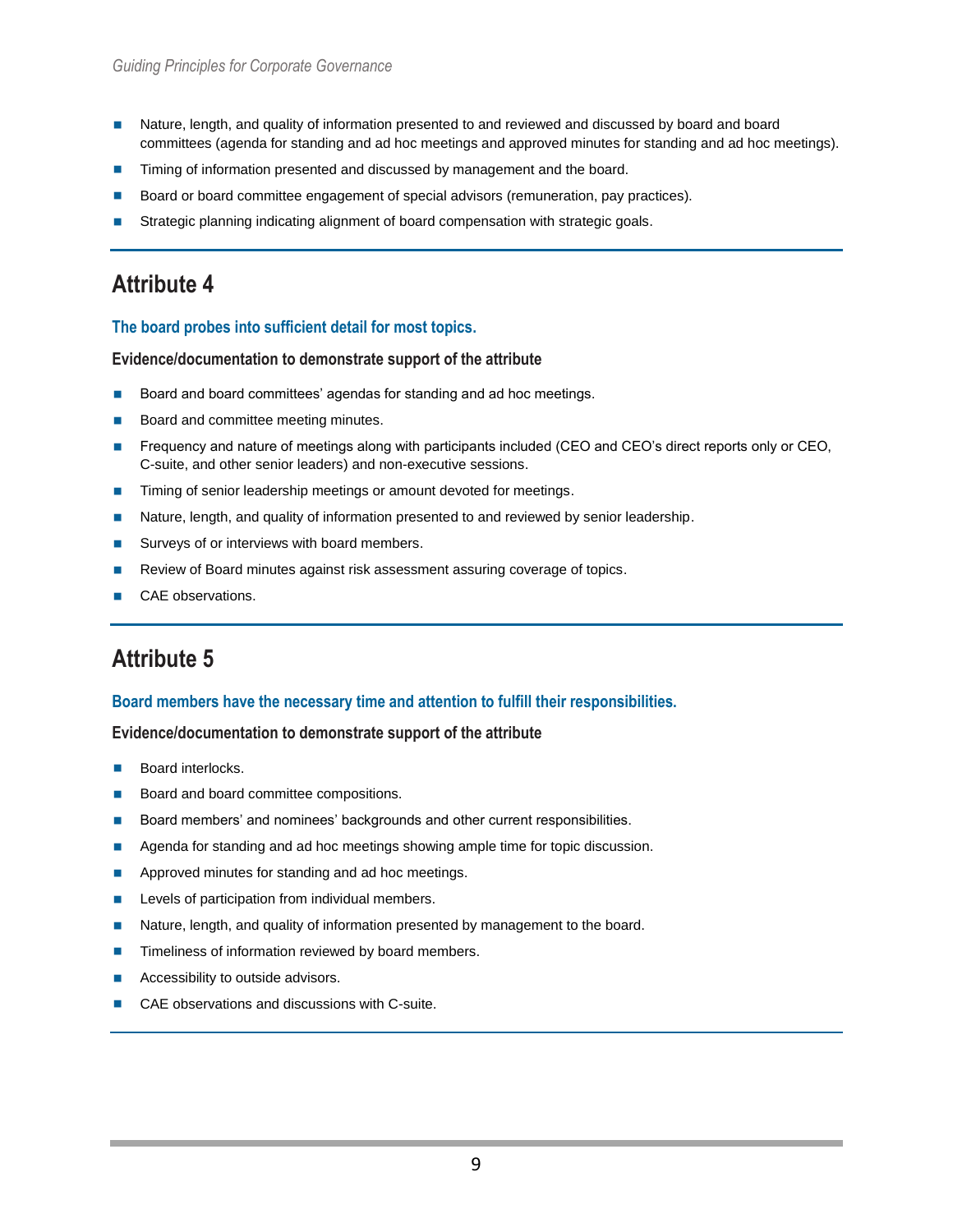### **Your board conducts a thoughtful, robust evaluation of the entire board and/or individual board members on an annual basis.**

#### **Evidence/documentation to demonstrate support of the attribute**

- Existence of evaluations.
- Nature, extent, timing, frequency, and objectives of evaluations (e.g., focusing on effectiveness, performance, and contribution; annual; including board as a whole, individual directors, chairs, and committees and not just the board).
- Internal participants in the evaluation process (include CEO, senior leadership, and others with direct access to the board and committees to provide feedback in the evaluation process).
- External participants in the evaluation process (e.g., include shareholders, investors, major customers or suppliers, government representatives).
- **Information gathering techniques (interviews, surveys, self-evaluations).**
- **Annual performance reviews.**
- **Meeting minutes, including governance and nominations committees.**
- **The Criteria of annual performance reviews and self-assessments of board members.**

## **Attribute 7**

### **Your board commits, and follows through, to improve upon any weaknesses identified in the annual board and/or committee evaluations.**

#### **Evidence/documentation to demonstrate support of the attribute**

- Nature and structure of evaluations.
- Results from evaluations and action plans and board's approach to weaknesses or improvement areas.
- Periodic reporting to board and/or board committees on status for weaknesses or improvement areas and action plans.
- Disclosures in proxy statement or other materials around board evaluation process and results.
- Meeting agendas and minutes indicating timely reviews of identified weaknesses and action plans for remediation.
- Discussions with general counsel.

# **Attribute 8**

#### **Board members are not afraid to offer opinions that are contradictory to or conflict with those of the CEO.**

- Separation between chairman and CEO roles.
- Diversity and inclusion initiatives and programs.
- Results from evaluations and board's approach to weaknesses or improvement areas.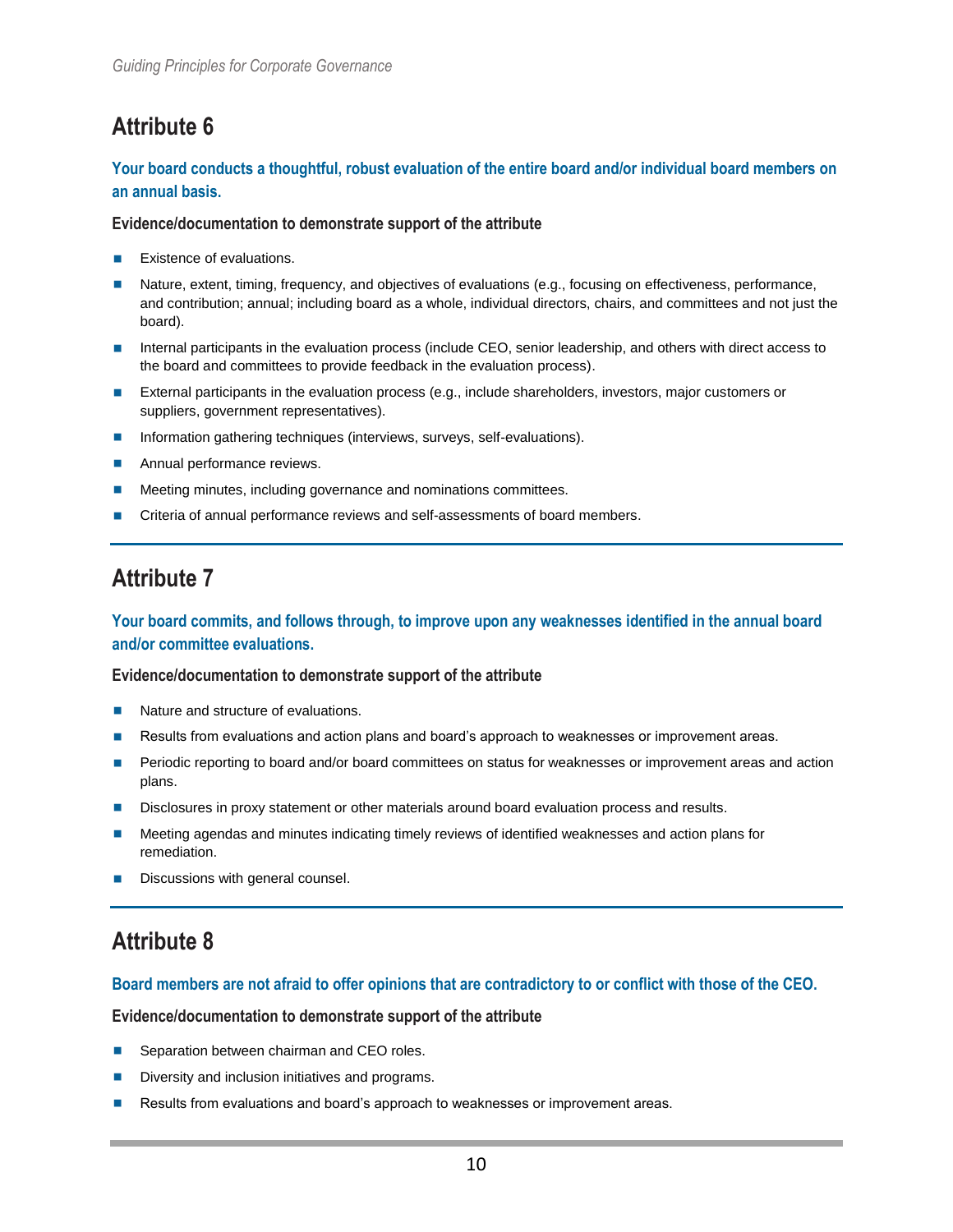- **Periodic reporting to board and/or board committees on status for weaknesses or improvement areas and action** plans.
- Disclosures in proxy statement or other materials around board evaluation process and results.
- Bylaws, independence acknowledgements, conflict of interest acknowledgements.
- Board minutes and inquiries or surveys of board members.
- CAE observations.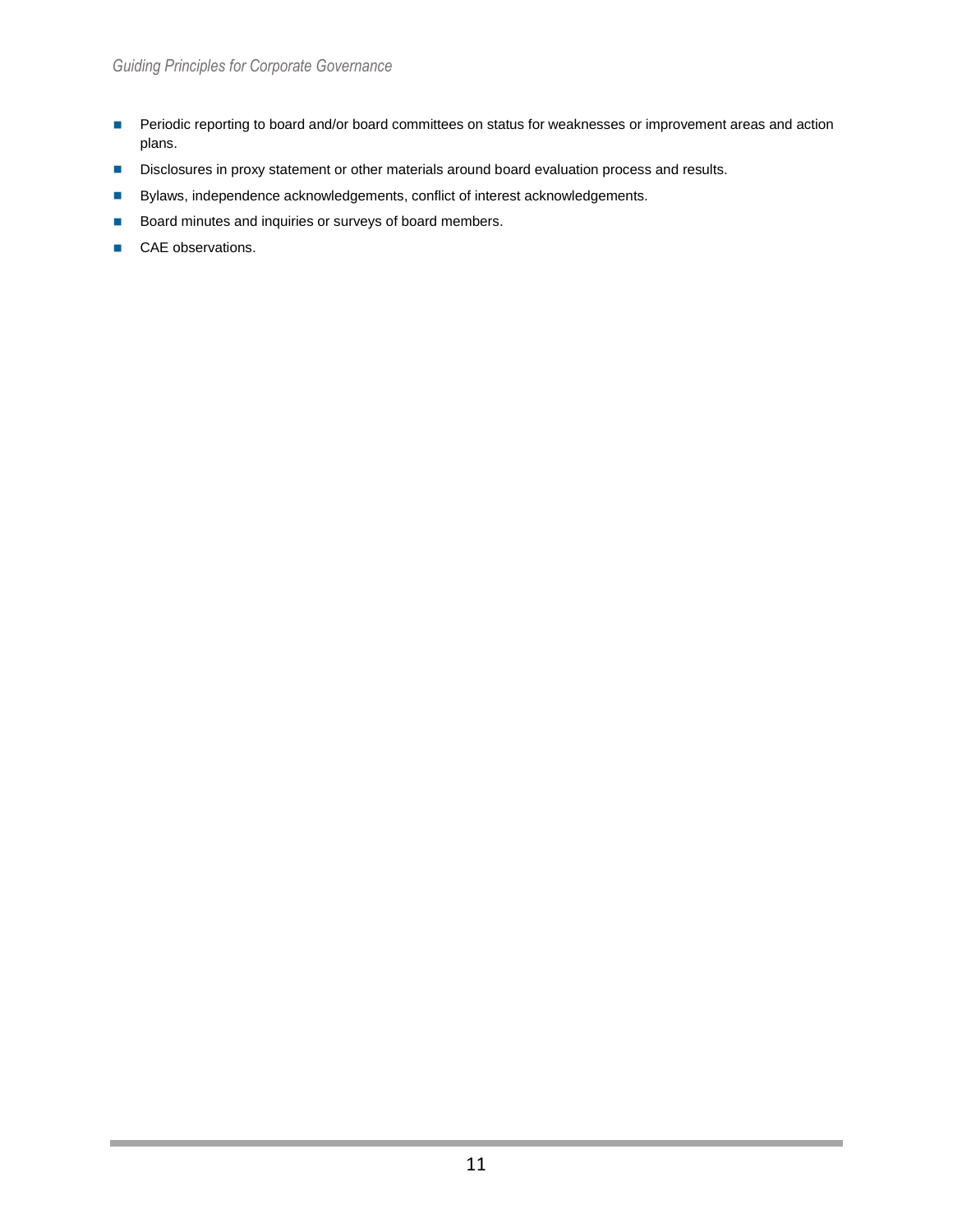

The board should ensure that the company maintains a sustainable strategy focused on long-term performance and value.

*Goal:* Incentivizing performance with sustainable long-term strategies

# **Attribute 1**

### **The company's objectives and long-term strategic goals are clearly communicated to and well-known across the company.**

- **Organizations mission, vision, and values (e.g., as presented on its Code of Business Conduct and external** facing corporate website).
- Strategies, plans, and decisions incorporating internal (staff, managers, officers, directors, shareholders) and external (non-executive directors, customers, suppliers, investors, regulators, pressure groups, local communities, and public at large) stakeholders.
- **Performance highlights and reviews of results around various areas (strategic, financial, operational, safety and** environmental, sustainability, diversity and inclusion).
- **Organizational chart for corporate affairs, external communications, government relations, and investor relations** functions if applicable.
- **Charters and meeting minutes for any internal committees around shareholder engagement, sustainability, social** welfare, public affairs, government relations, disclosures, risk management and similar committees or advisory councils.
- **Employee manual/handbook.**
- Organization's membership in industry and advocacy groups.
- **Organization's participation or membership in trade associations.**
- **Compensation practices (e.g., long-term incentive plans, pay-for-performance philosophy) for management,** employees and directors.
- Historical or new shared-based compensation plans.
- Disclosures around compensation in proxy statement.
- **Communications, including videos, press releases, etc., from CEO or delegate to enterprise on strategic goals** and priorities throughout organization and, if applicable, to the public.
- Repetition of consistent messaging.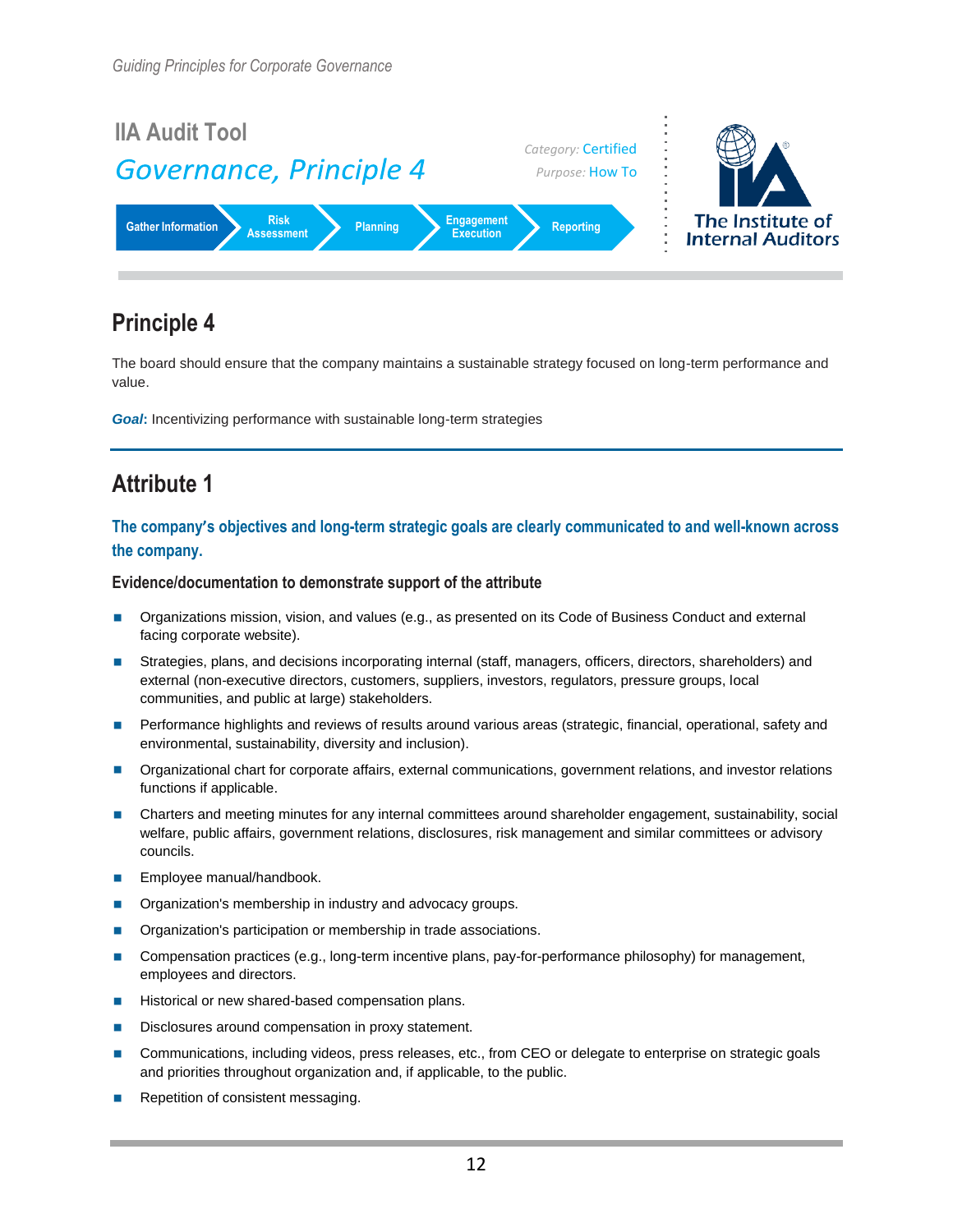Acknowledgement of employees' receipt of messaging of annual plans, goals, and objectives (sign-offs on communications, trainings, etc.).

## **Attribute 2**

**The board is willing to discipline and take corrective action when necessary by replacing key members of senior leadership and/or adjusting compensation structures.**

#### **Evidence/documentation to demonstrate support of the attribute**

- **Historical or new shared-based compensation plans (including no dividend equivalents on unvested awards).**
- Disclosures around compensation in proxy statement.
- Allocation of direct compensation elements and compensation mix (base salary, annual cash incentive, sharebased, other perks).
- **Compensation practices (e.g., long-term incentive plans, pay-for-performance philosophy) for management,** employees and directors.
- Action plans for senior leaderships on instances of misconduct (e.g., firing).
- Compensation clawback provisions in the event of misconduct.
- No hedging or derivative transactions allowed.
- No golden parachute payments allowed.
- No repricing of stock options allowed.
- **Ethics policies and codes of conduct outlining disciplinary actions.**
- **Policies on criteria or circumstances requiring escalation for board review.**
- Charters of board and committees.
- Meeting minutes.
- Interviews with HR, chief counsel, chief compliance officers for privileged discussions.

## **Attribute 3**

#### **Your company is not willing to sacrifice long-term strategy for the benefit of short-term interests.**

- Strategies, plans and decisions incorporating internal (staff, managers, officers, directors, shareholders) and external (non-executive directors, customers, suppliers, investors, regulators, pressure groups, local communities and public at large) stakeholders.
- **Performance highlights and reviews of results around various areas (strategic, financial, operational, safety and** environmental, sustainability, diversity and inclusion).
- **Prudent revisions to capital program and, including proper postponement of non-critical, non-mandatory projects.**
- Recordings of quarterly investor calls.
- **Furlough, layoffs, and temporary discharge records.**
- Temporary or permanent pay adjustments or reductions to senior leadership.
- Governance practices around mergers and acquisitions and divestitures transactions.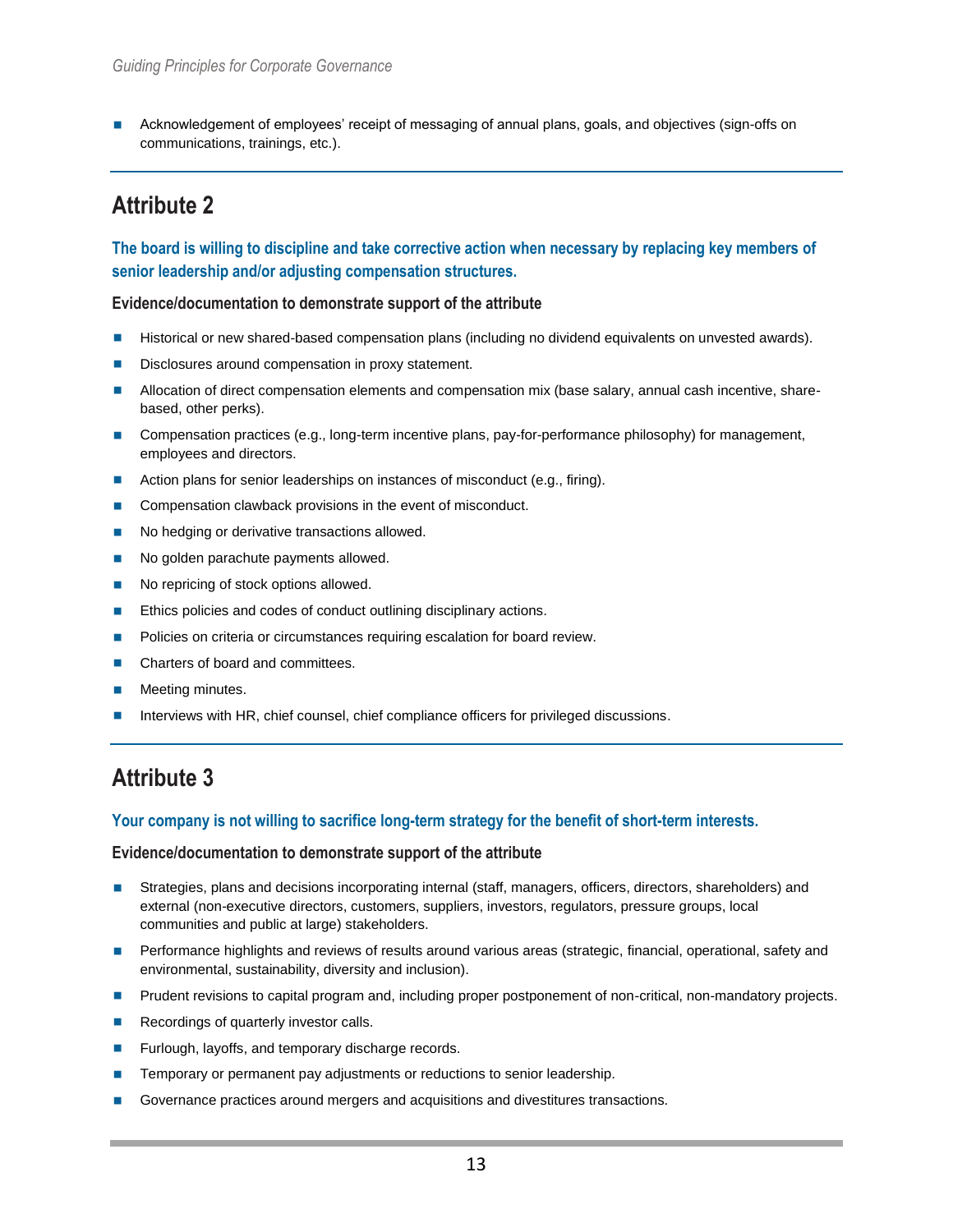- Safe working conditions.
- Compensation strategies indicating a balance of short- and long-term incentives.
- Meeting minutes at various levels demonstrate approved and published strategic plan.

**Your company has sufficient resources (time and money) to appropriately respond to crises or disruptions as they arise, without cutting corners or sacrificing long-term performance.**

#### **Evidence/documentation to demonstrate support of the attribute**

- Adequate or exceeding operational and financial results.
- Solid credit ratings.
- Compliance with debt covenants.
- **Access to financial markets (credit agreements, lines of credits) and adequate working capital.**
- Adequately resourced crisis management and business continuity structures and plans coupled with random testing results.
- Positive stress testing, drills, and scenario analysis results.
- **Capital adequacy limits coincide with regulatory requirements.**
- Diversified, resilient customer and supplier base.
- Framework for prioritizing decisions for cost reductions.

## **Attribute 5**

### **Employees receive adequate training to complete expected job duties.**

- **Employee training programs (organizational and educational advancement).**
- **Modification of training programs to coincide with technological advances or legal requirements.**
- Structured and comprehensive new hire orientation.
- New hire training tailored to employee's roles and responsibilities.
- **Support for membership in professional organizations and sponsorship of related certifications or accreditations.**
- **Approved budgets, by department, for employee development.**
- Access to internal training programs and educational materials.
- Access to external training programs and educational materials.
- **Mentorship programs.**
- **Mandatory training for skill positions with evidence of passage.**
- Training KPIs.
- Interviews and surveys of employees to determine needs and wants.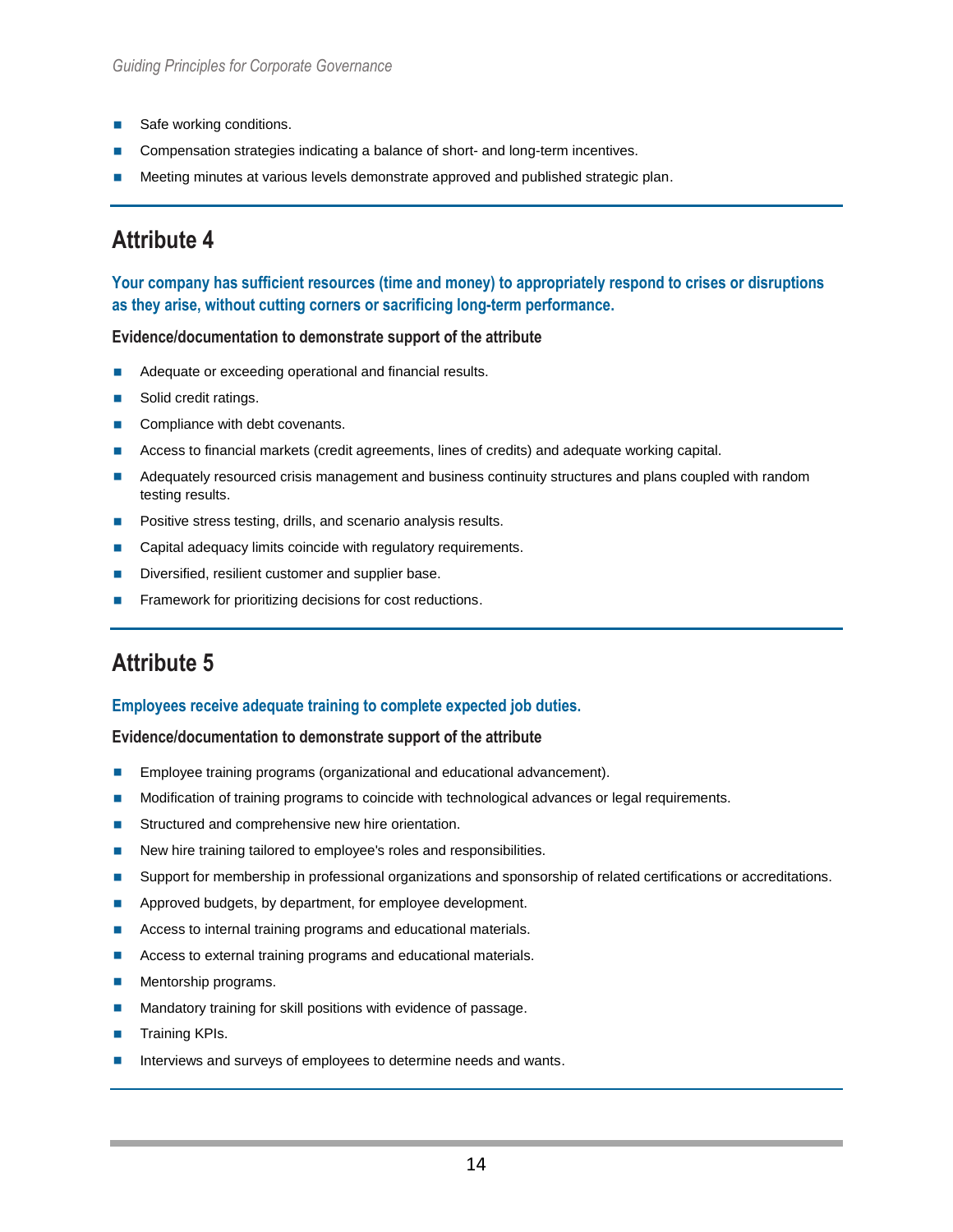### **Employees are compensated and/or incentivized in a way that encourages the achievement of corporate objectives in an ethical manner.**

- Compensation practices, financial: salaries, bonuses, contributions to retirement plans.
- **Compensation practices, nonfinancial: insurances offered, paid leave, flextime, educational development** opportunities.
- Clear alignment of financial incentives with benchmarks to achievement.
- **Employee outreach programs and initiatives.**
- Balanced and realistic targets.
- **Periodic performance evaluations.**
- Bonuses tied to performance reviews and measures.
- Adequately structured and managed incentive awards or recognition programs for outstanding performance.
- **Opportunities for promotion and personal development.**
- **Periodic salary benchmarking.**
- Compensation plans tied to strategic objective and achievement of goals.
- Review of departments with compensation aligned with commissions (sales, marketing, customer service).
- **Positions with variable compensation are reasonable and do not promote fraud or abuse for achievement.**
- Compensation committee meeting minutes.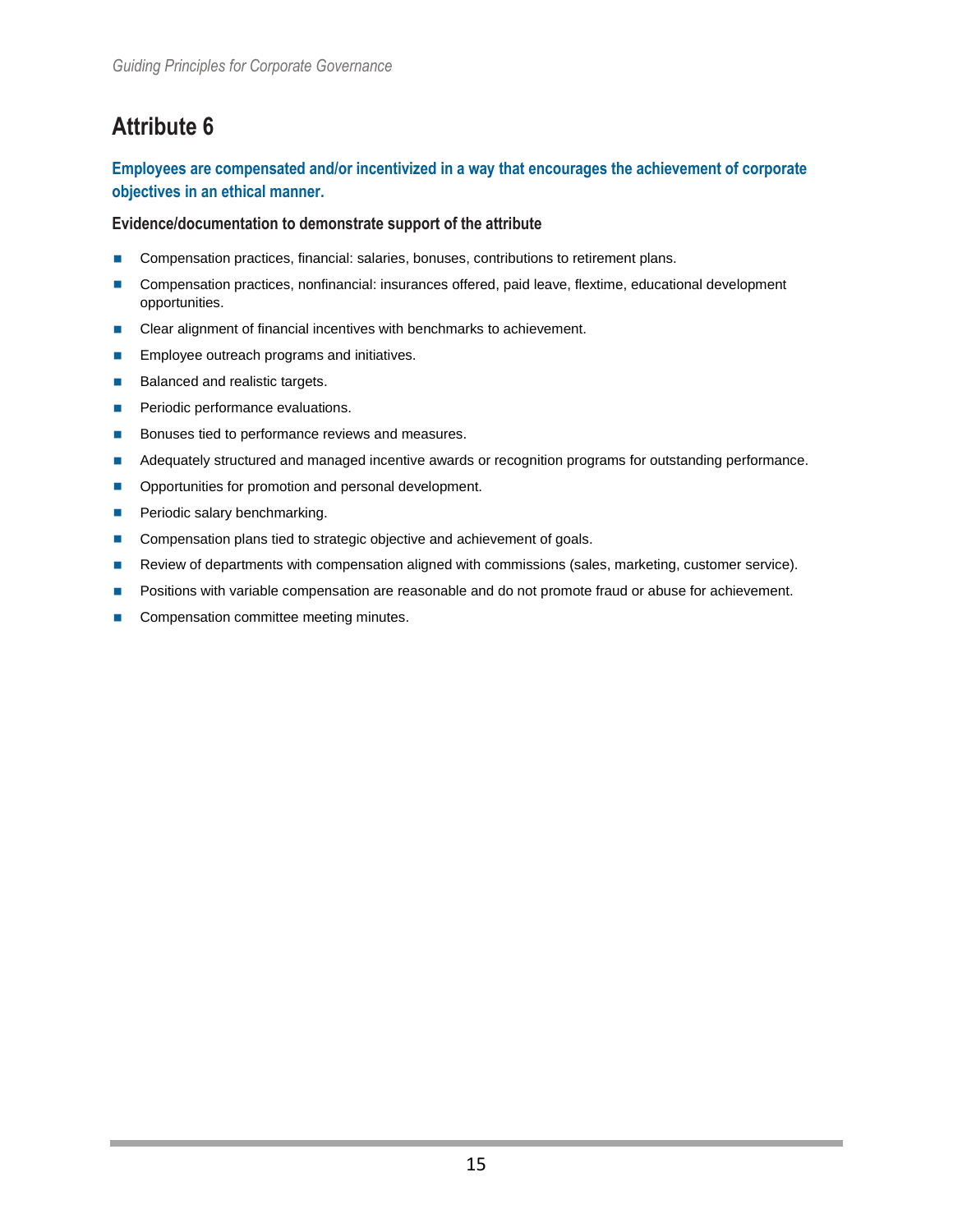

The board should ensure that the culture of the company is healthy, regularly monitor and evaluate the company's core culture and values, assess the integrity and ethics of senior management, and, as needed, intervene to correct misaligned corporate objectives and culture.

*Goal***:** Corporate Culture

## **Attribute 1**

### **Your board and CEO embody a strong "tone at the top" in your organization that would pass any ethical test.**

- Code of business conduct and/or code of ethics.
- **Policies around zero tolerance, whistleblowing, anti-bribery, anti-corruption, freedom from retaliation, anti**harassment policy, solicitation and extortion, conflicts of interest, charitable donations, business travel and expenses, hospitality, entertainment, lobbying, political contributions, and other related topics.
- Understandable code of conduct and policies, available in various languages (if applicable), that are up to date, easily accessible, and require periodic (annual) acknowledgement and sign-off.
- Establishment of secure, confidential, and accessible means for internal or external parties to raise concerns (such as a whistleblower hotline or other anonymous reporting system) and processes to promote awareness and use.
- **Internal investigations protocols.**
- **Adequately structured and resourced internal audit function.**
- Adequately structured and resourced second line functions such as compliance.
- Mandatory periodic training for all employees, officers, and directors around Codes, including topics on relevant policies and education on how to report concerns.
- Internal audit assurance or consulting services (or other form of external verification or assurance) of the effectiveness of procedures around ethics and compliance programs.
- Board, CEO, and management's strong and visible support for remedial action items resulting from internal audit engagements.
- Sound third-party risk management procedures (with special emphasis on agents, intermediaries, government officials).
- Adequate due diligence procedures for third parties (including addressing sanctions, debarments, conflicts of interest, and similar areas).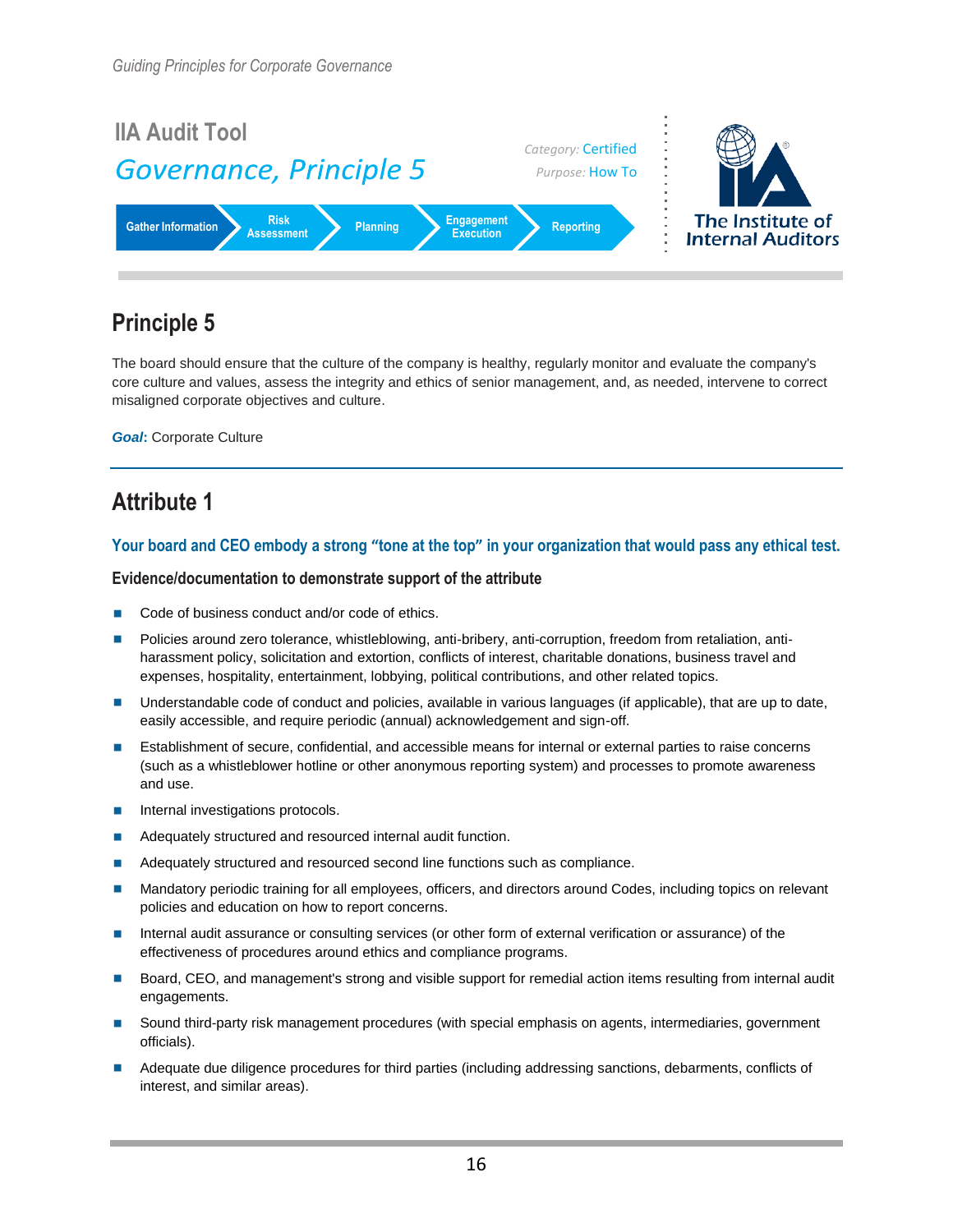- Surveys of and/or interviews with randomly selected board members, employees including management, thirdparty providers.
- Communications from management and board align with Codes and cultural values.
- Frequency of organizationwide meetings that include references to Codes, organizational values, ethics, etc.
- Employee exit interviews.

#### **Your board consciously thinks and talks about the company's culture.**

#### **Evidence/documentation to demonstrate support of the attribute**

- Board and committee charters and meeting minutes.
- Surveys of and/or interviews with board members.
- Results from employee and/or other stakeholders satisfaction surveys.
- Explicit and visible support and commitment for a healthy culture (e.g., stakeholders' engagement, employee programs, balanced and achievable goals, proper compensation practices).
- Information available on public website (e.g., zero tolerance posture, whistleblower reporting venues, governance practices, ethical conduct, diversity and inclusion).
- Sponsorship of mentorship program.
- **Employee development and outreach initiatives (e.g., work life balance, paid leave, benefits, adequate** compensation practices).
- CAE observations and interaction with audit committee.

## **Attribute 3**

#### **"Tone at the top" is communicated to and consciously embodied across all levels of the company.**

- Code of business conduct and/or code of ethics.
- Policies around zero tolerance, whistleblowing, anti-bribery, anti-corruption, freedom from retaliation, antiharassment policy, solicitation and extortion, conflicts of interest, charitable donations, business travel and expenses, hospitality, entertainment, lobbying, political contributions, and other related topics
- **Inderstandable code of conduct and policies, available in various languages (if applicable), that are up to date,** easily accessible, and require periodic (annual) acknowledgement and sign-off.
- **Mandatory periodic training on ethical conduct for all employees, managers, directors, and officers.**
- **Dimes-** Organization has an anonymous reporting mechanism and promotes its use.
- Reported instances of misconduct are reviewed and investigated.
- **Surveys of and/or interviews with employees, clients/customers, and vendors.**
- Organizationwide internal communications from C-suite model "tone at the top."
- Organizationwide meetings and agendas that model "tone at the top."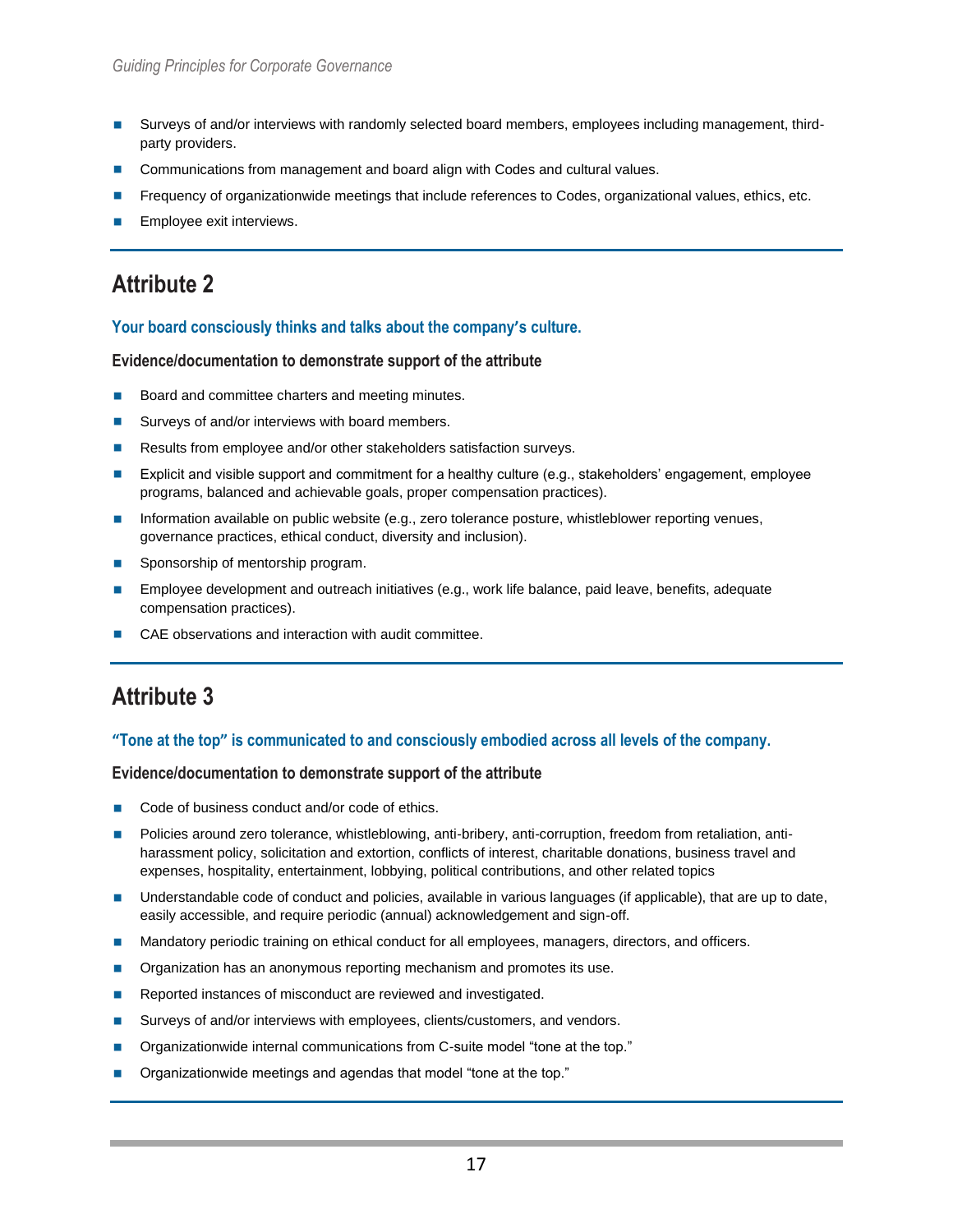### **The company has not been accused of ethical issues (e.g., sexual harassment, unfair working conditions, environmental issues).**

#### **Evidence/documentation to demonstrate support of the attribute**

- Meeting agendas and minutes of ethics committee.
- Social and regular media scan for reviews and comments.
- **Public filings.**
- List of outside counsel engaged (including nature of services provided).
- Commitments and contingencies accruals, estimates, and provisions.
- **List of open and closed cases for items reported through reporting mechanism (whistleblower hotline), or through** HR or legal counsel.
- **Organization's procedures to analyze all complaints, identify red flags, and determine further investigation and** document resolution of all complaints.
- **Organization's procedures and protocols to ensure investigations are properly scoped, independent, objective,** and are appropriately conducted, documented, and resolved.
- Training tailored specifically around certain topics or for certain "higher risk" functions or areas.

## **Attribute 5**

### **Management would take appropriate action if a policy, procedure, or workplace rule violation was detected.**

- **Meeting agendas and minutes of ethics committee.**
- Reporting mechanisms, whistleblower policies, speak up policies, lack of retaliation.
- Internal investigation protocols.
- Adjustments to policies, procedures, and controls resulting from issues discovered through investigations or reviews of misconduct cases.
- Employee compensating practices for bona fide reporting of misconduct.
- Organization's procedures to analyze all complaints, identify red flags, and determine further investigation and document resolution of all complaints.
- **Organization's procedures and protocols to ensure investigations are properly scoped, independent, objective,** and are appropriately conducted, documented, and resolved.
- Adequately structured and resourced for reporting and investigating mechanisms.
- **Termination of contractual relationships for instances of confirmed violations.**
- Firing or disciplinary actions taken on employees for instances of confirmed violations.
- Response history of confirmed violations.
- Surveys of and/or interviews with employees gauging understanding of policies and perceptions of equitable treatment.
- HR records for causes of termination.
- Interviewing HR and general counsel.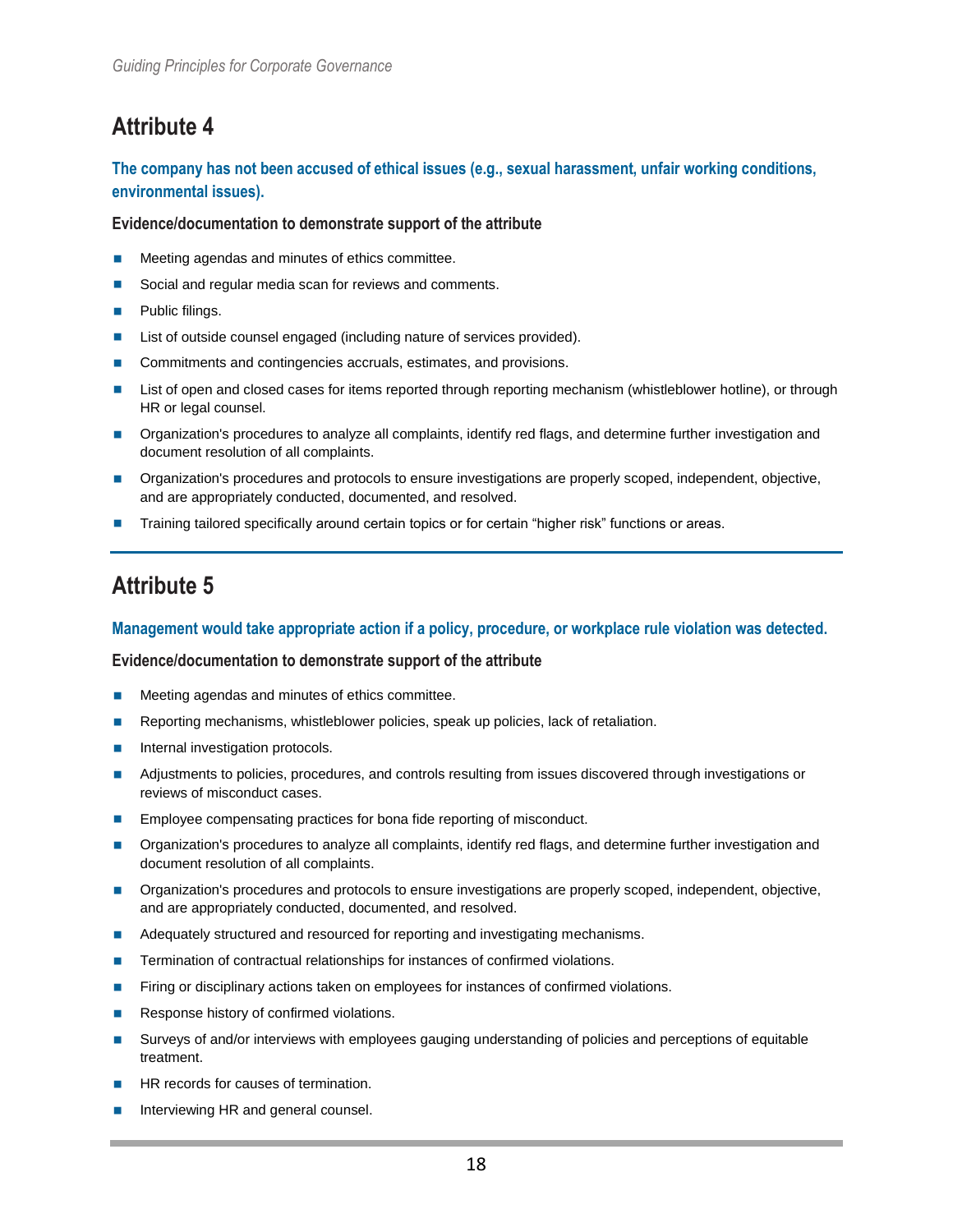

The board should ensure that structures and practices exist and are well-governed so that it receives timely, complete, relevant, accurate, and reliable information to perform its oversight effectively.

*Goal***:** Information given to the board

## **Attribute 1**

**Your board does not prefer for management to handle bad news on their own; nor do they prefer that management selectively report information to the board to protect the board's potential liability.**

#### **Evidence/documentation to demonstrate support of the attribute**

- Board and committee charters.
- Minutes from select meetings with critical agenda items.
- **Figure 1** Frequency of board and committee meetings in compliance with charters, regulations, etc.
- Processes for building board and committee agendas.
- **Surveys of and/or interviews with board and management for impressions on completeness, transparency, and** timeliness of materials provided.
- Good practices in transparency, reporting, and audit to deliver effective accountability.
- Information prepared for board members bears similarity to information shared among C-suite and investors on appropriate topics.
- Information prepared for board members bears assurance of independent and objective reviewers.

# **Attribute 2**

#### **Your board members ask whether the information presented to the board is accurate and complete.**

- Surveys of and/or interviews with board members on accuracy and completeness of information.
- Scope of recent audit plans aligns with board information reviews.
- CAE observations.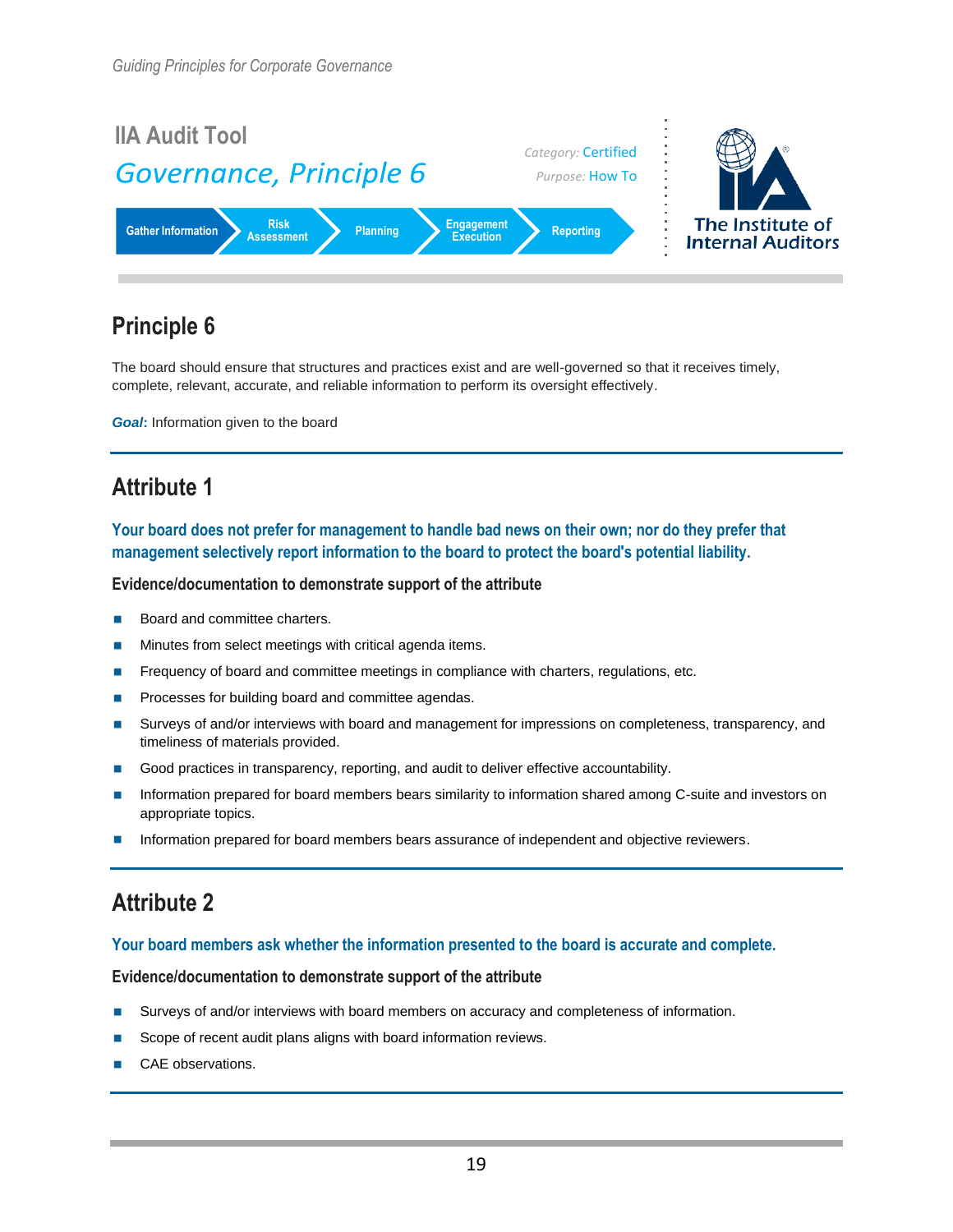### **Your CEO does not heavily filter or water down "bad" news before it goes to the board.**

### **Evidence/documentation to demonstrate support of the attribute**

- Surveys of and/or interviews with board members and C-suite members and staff.
- **Board meeting minutes.**
- General counsel interview.
- **Comparison of board-provided information with information provided organizationwide.**
- **Accuracy and completeness of information provided to the board.**

## **Attribute 4**

### **Board members are given all the necessary information for effective oversight.**

- Board and committee charters and meeting minutes.
- Surveys of and/or interviews with board members.
- **Meeting agendas in alignment with charters and minutes align with agendas.**
- Action dockets in alignment with materials provided and meeting minutes.
- **Completeness and thoroughness of board packet material (source[s], currency, and trustworthiness of** information; alignment with organization's risk appetite; appropriate mitigating actions noted; evidence of interdepartmental collaboration on information; appearance of independence and objectivity in information; broad range covering organizationwide business departments or units).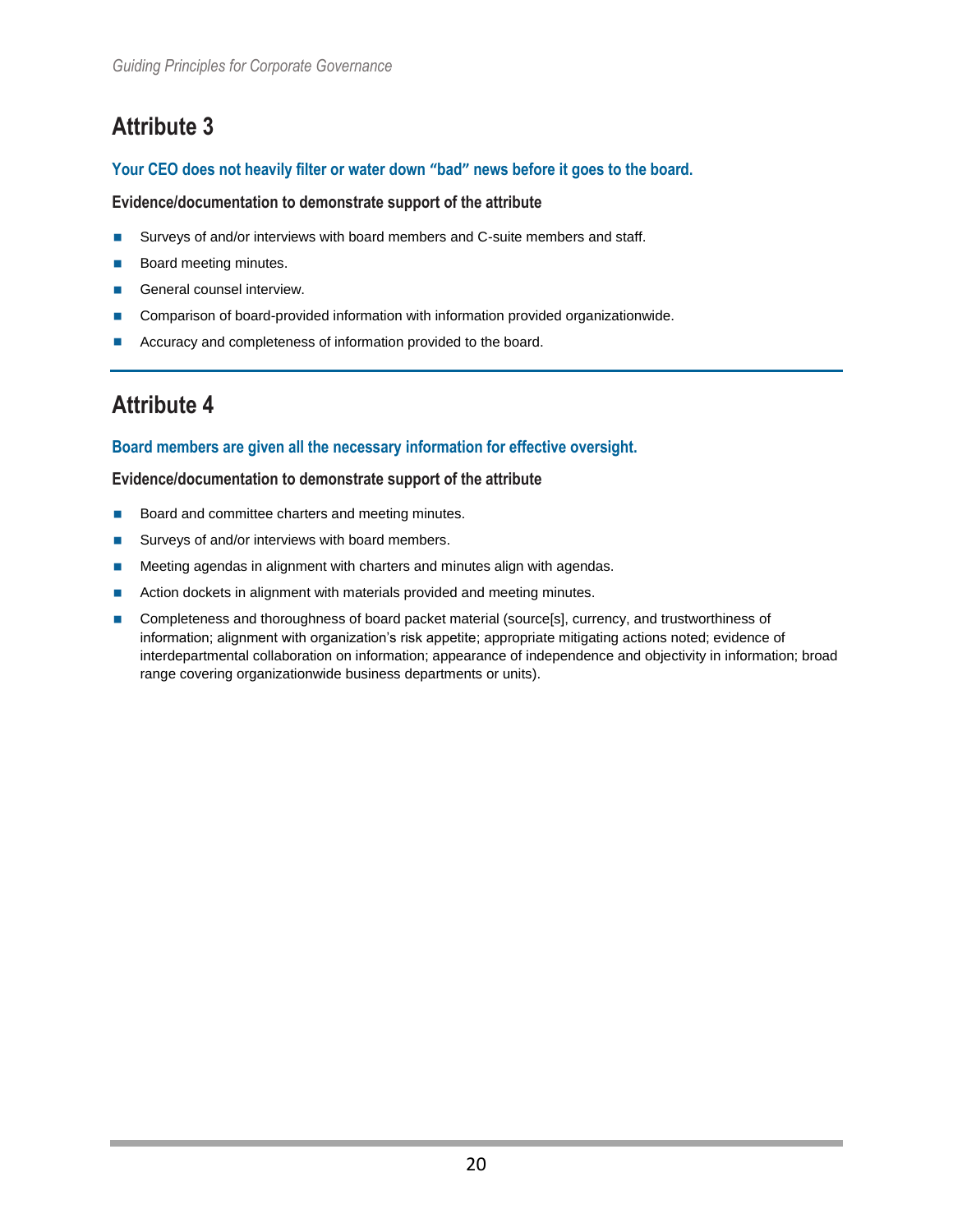

The board should ensure corporate disclosures are consistently transparent and accurate, and in compliance with legal requirements, regulatory expectations, and ethical norms.

*Goal***:** External disclosures

# **Attribute 1**

#### **Public information is accurate, adequate, complete, representative, timely, and transparent.**

- Disclosure controls and procedures (process maps, controls results).
- **List of organization's participation in conferences (both investor conferences and non-deal roadshows).**
- **External auditor's reports on financial statements and internal control over financial reporting.**
- **External auditor's correspondence and materials (letters, reports) to management.**
- External auditor's correspondence and materials (letters, reports) to audit committee.
- Lack of financial statements restatements.
- Ratifications included in annual general meeting, proxy statement.
- **ESG report review.**
- SEC letters received and organization's response to such letters.
- **Public filings review (e.g., 10Q/K, SOX documents).**
- **Phess releases and other public-facing information on content, level of detail, and timing.**
- **Investor relations information on organization's external facing corporate website.**
- Communications to investors, customers/clients, and the public.
- Policies on information publicly released.
- Surveys of and/or interviews with board, ethics committee, and investor relations on design and effectiveness of internal controls.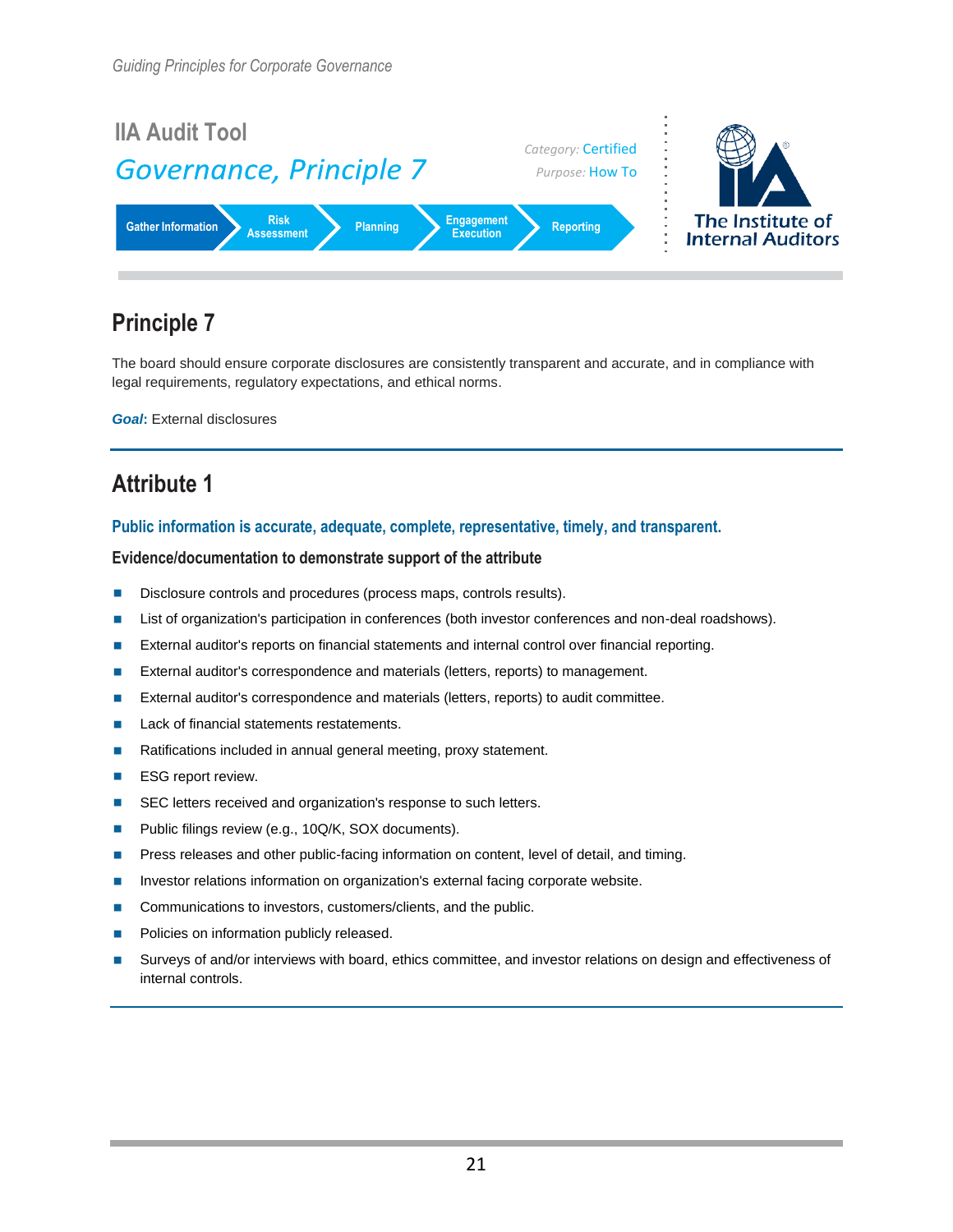### **Employees are familiar with how to report violations of law or policy.**

#### **Evidence/documentation to demonstrate support of the attribute**

- Implementation of a code of business conduct and/or ethics and policies around whistleblowing, non-retaliation, and zero tolerance position.
- Dissemination of Code and policies in plain language, in other languages (if applicable), in easily accessible location (e.g., organization's intranet) and available to organizations corporate-facing website.
- Mandatory periodic training on codes, ethical conduct and policies, including on how to identify and report misconduct cases.
- **Ethics committee, policies, charters.**
- **Posters or fliers with information on how to report violations in high traffic, visible areas.**
- **Internal periodic email reminders from senior management to employees on how to report issues or concerns.**
- Results from internal audit or an external assessment around the topic.
- Nature and type of activity reported.
- Surveys of and/or interviews with employees to understand level of awareness on reporting mechanisms or channels, their purpose and use.
- Maturity of reporting processes including trends in reporting.
- Orientation materials and presentations for newly hired employees.
- Town hall meetings covering policies.

# **Attribute 3**

### **The internal audit function is adequately staffed, in terms of both the number of staff and expertise of the staff.**

- **Annual or quarterly internal audit plans.**
- Coverage of key risk areas.
- Audit coverage cycles over period of time.
- **Trending of engagement referrals and documentation of reasons.**
- **Audit committee communication, checklist, meeting minutes.**
- Internal audit charter.
- CAE's reporting structure (functionally and administratively).
- **Internal audit's organizational structure.**
- **Professional backgrounds of CAE and overall internal audit team.**
- Certifications of CAE and overall internal audit team.
- Funding for internal audit function to use/implement technology tools or engage experts needed for specific engagements.
- Benchmarking internal audit function against competition.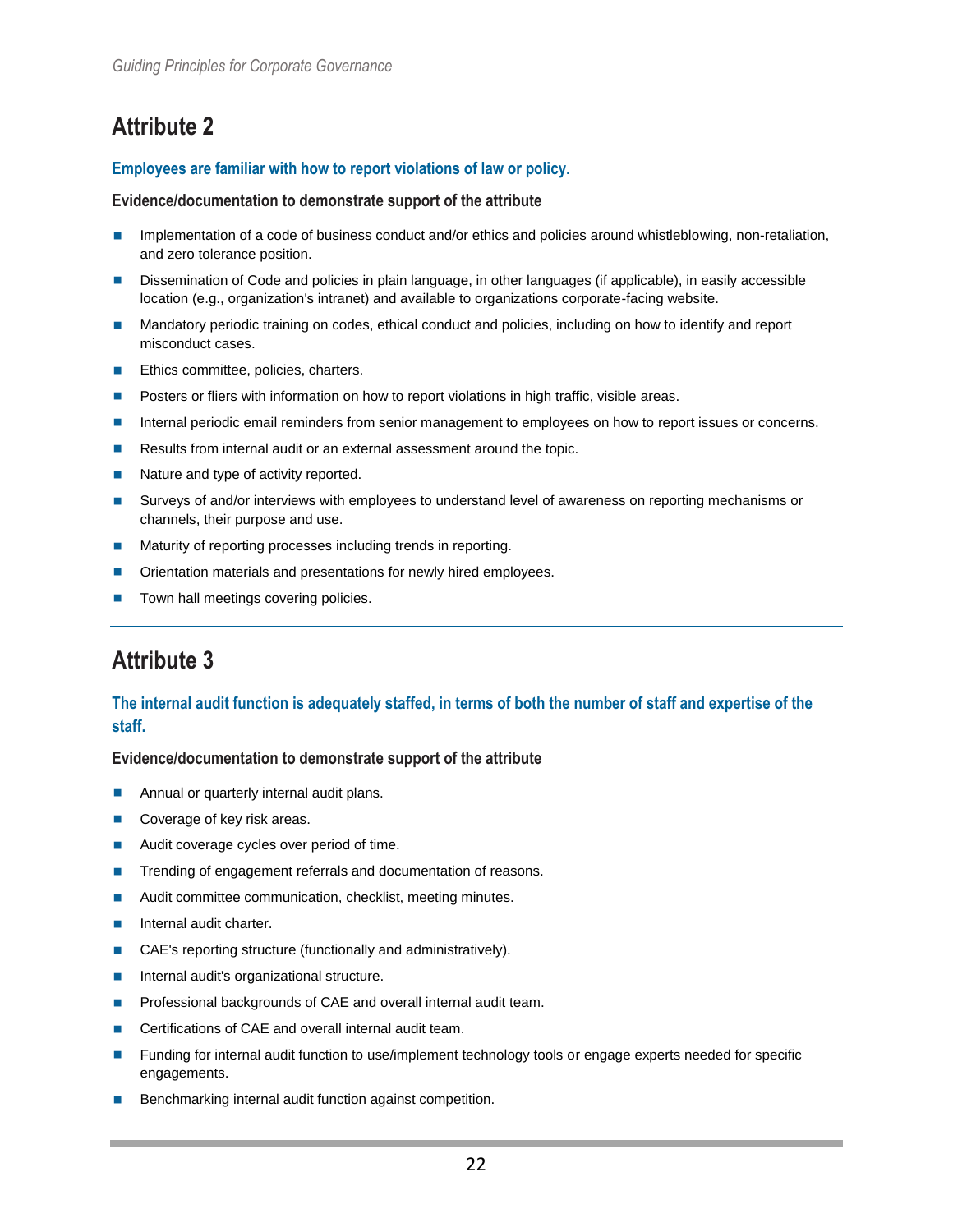- $\blacksquare$  Diversity in team skill sets.
- Resources available for team skill gaps of needed areas.
- Ongoing staff development.
- CAE access to board and board committees.

### **Information submitted to hotlines or fraud reporting lines is followed through effectively.**

#### **Evidence/documentation to demonstrate support of the attribute**

- **Policies, procedures, and responsibilities around receipt, collection, tracking, and assessing allegations received.**
- Properly established and functioning whistleblower mechanisms with the option of anonymous reporting.
- Case management in place to log, document, and track reporting activity (including decisions to investigate or not and governing policies, case status, and resolution).
- Periodic reports to board and/or board committee on hotline activity, including nature of complaints received and status or resolution of cases.
- Data analysis around nature, type, and timing of reporting activity to identify trends around specific areas, topics, geographical locations, or other relevant characteristics.
- List of updates to policies, procedures, and controls resulting from information received through hotlines or other fraud reporting mechanisms.
- **List of updates to risk assessments (e.g., compliance, fraud, other) resulting from information received through** hotlines or other reporting mechanisms.
- **Processes to communicate with hotline users or whistleblowers who chose not to remain anonymous.**
- Data analysis or listing of transactions or deals that were stopped, modified, or further scrutinized as a result of reporting information.
- Procedures and protocols used to determine which complaints or red flags require/merit further investigation.
- Disposition of cases pursued.
- **Adequately structured and funded compliance function, with access to board, board committees and** management.
- Interviews with HR and/or general counsel.
- Benchmark hotline or whistleblower submissions over time recurring periods.

## **Attribute 5**

### **An officer or employee (all levels and locations) would be protected from retaliation for reporting a suspected violation of a policy, procedure, or workplace rule.**

- Ethics committee, policies, and whistleblower protections.
- **Policies, procedures, and protocols around ethics issues and disciplinary decisions.**
- Regardless if organization has a whistleblower program in place, organization permitting whistleblower from reporting directly to government or regulatory bodies.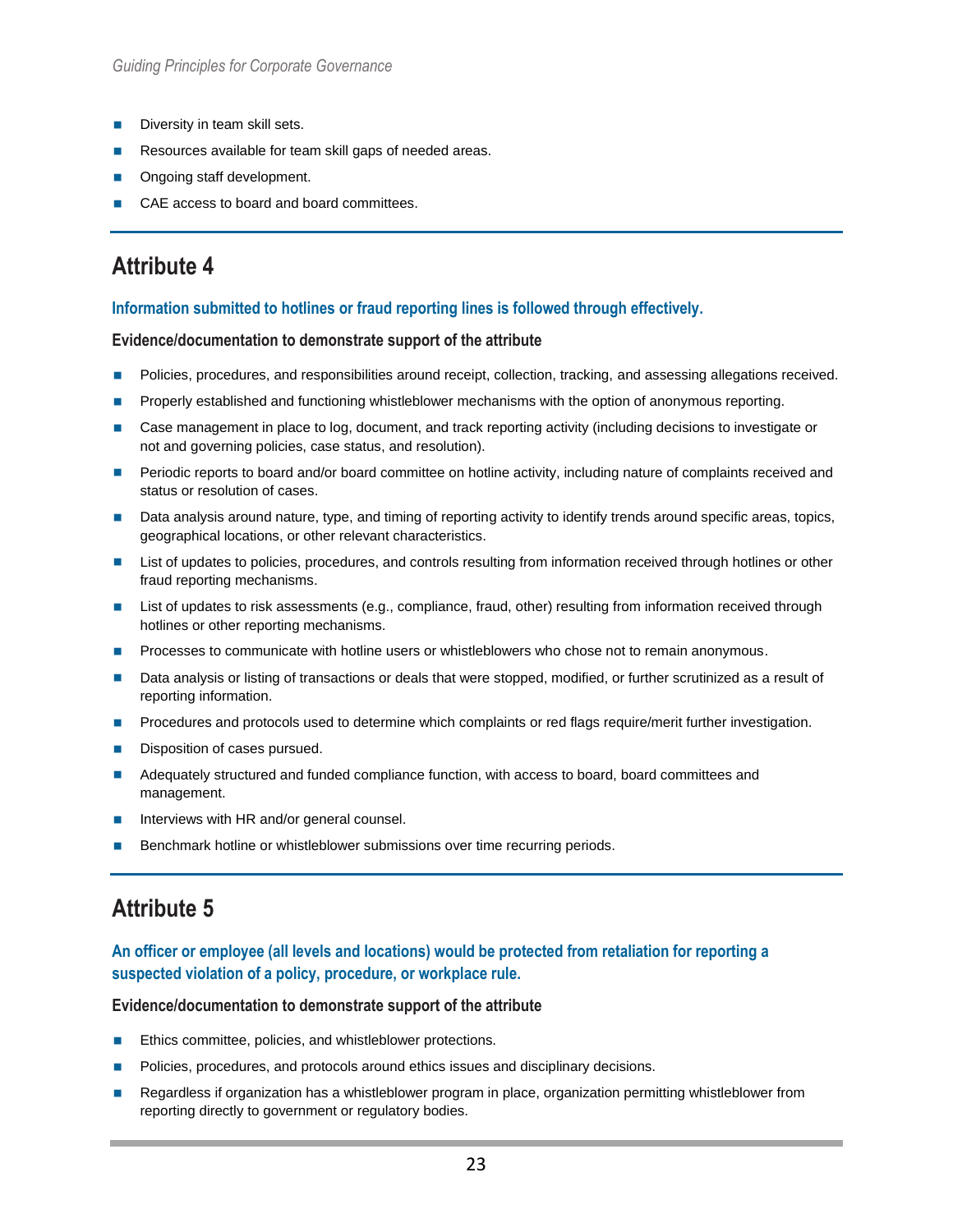- Data and privacy controls around whistleblower information.
- **Consistency in similar instances of misconduct being treated equally.**
- **Examples of actions taken by the organization (e.g., promotions or awards) as a result of reporting misconduct.**
- Board and management's actions, such as internal communications, encouraging and providing positive support for the observance of ethical conduct including reporting of suspected violations.
- Presence of employees following a period of time after submitting a whistleblower complaint.
- Organizationwide communication of ethics policies and hotline availability and usage.
- Mandatory periodic employee training on ethics code, policies, and hotline usage including retaliation protections with signed acknowledgements.
- Frequency and type of submissions made through anonymous channels.

#### **The company has not been under investigation by the SEC or other governmental or regulatory authorities.**

#### **Evidence/documentation to demonstrate support of the attribute**

- Board meeting minutes.
- Social and news media scans and external sources such as industry news.
- Absence of fines, penalties, or other payments to regulatory agencies.
- **Successful completion of SEC, governmental, or other regulatory audits, assessments, or reviews.**
- **Policies on transparency, reporting, and auditing to deliver effective accountability.**
- **Public filings of disclosures and investor communications.**
- $\blacksquare$  Transcripts of analyst calls.
- Interviews of general counsel and/or external auditors.

## **Attribute 7**

### **The company has not experienced restatements, cybersecurity breaches, or unremediated material weaknesses or significant deficiencies.**

- **External auditor's reports on financial statements and internal control over financial reporting.**
- External auditor's correspondence and materials (letters, reports) to management.
- External auditor's correspondence and materials (letters, reports) to Audit Committee.
- Company's Form 8-K, 10K and 10Q filings.
- Historical annual reports, audit reports, and SEC disclosures.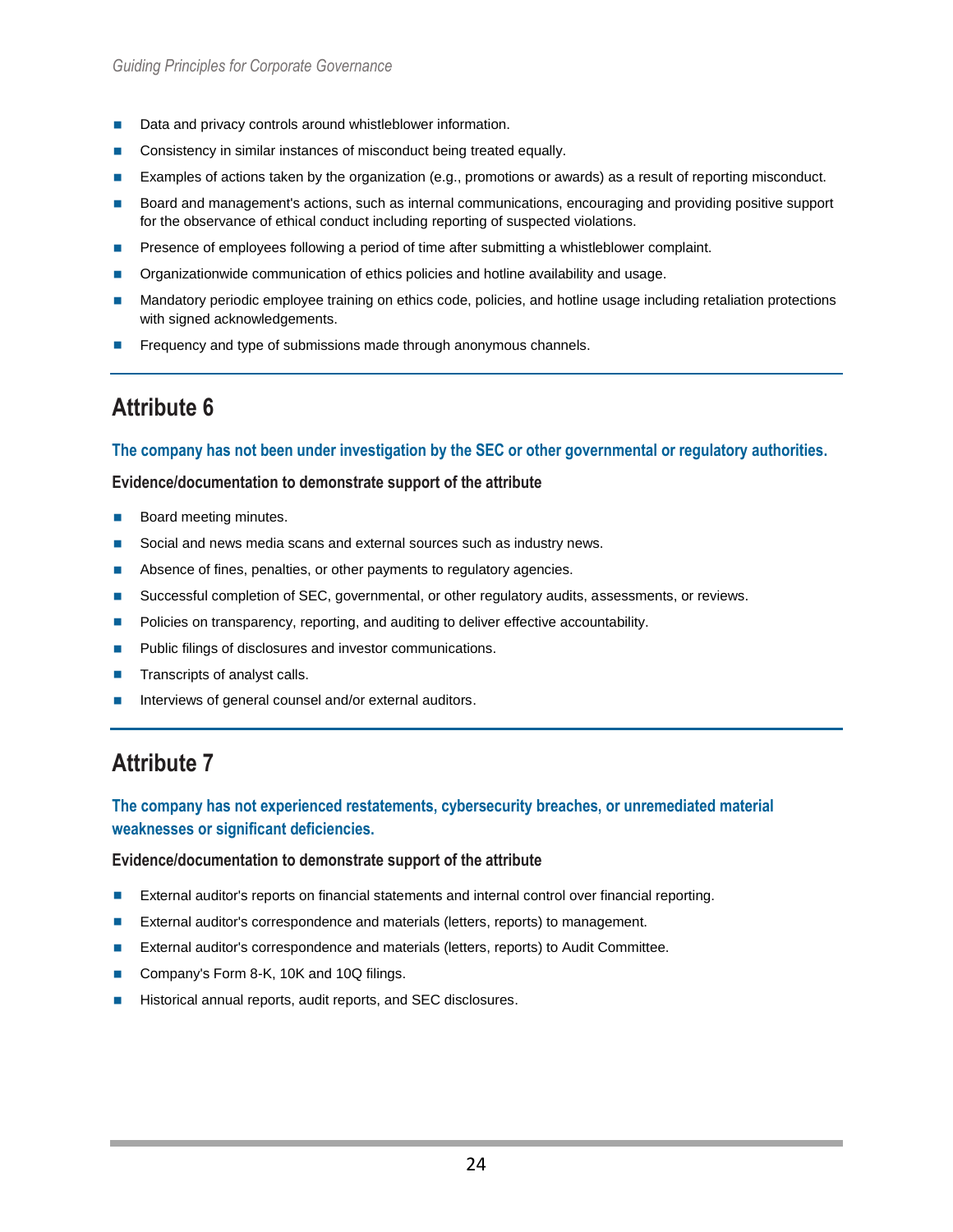

Companies should be purposeful and transparent in choosing and describing their key policies and procedures related to corporate governance to allow key stakeholders an opportunity to evaluate whether the chosen policies and procedures are optimal for the specific company.

*Goal*: Evaluating corporate governance

## **Attribute 1**

#### **Corporate governance is regularly and consciously discussed in your company.**

- Governance policies and procedures.
- Surveys of and/or interviews with board and ethics committee members.
- Board and ethics committee agendas and meeting minutes.
- **Monthly or quarterly organizationwide communications.**
- **Minutes of management and staff meetings.**
- Town hall-type meeting agendas.
- Governance practices presented in external facing website and/or internal sites.
- **Organization's values and dissemination practices.**
- **Proxy statement disclosures around governance practices.**
- Board and committees charters.
- Social and regular media scans and results.
- Employee and key stakeholder surveys.
- **Employee onboarding materials.**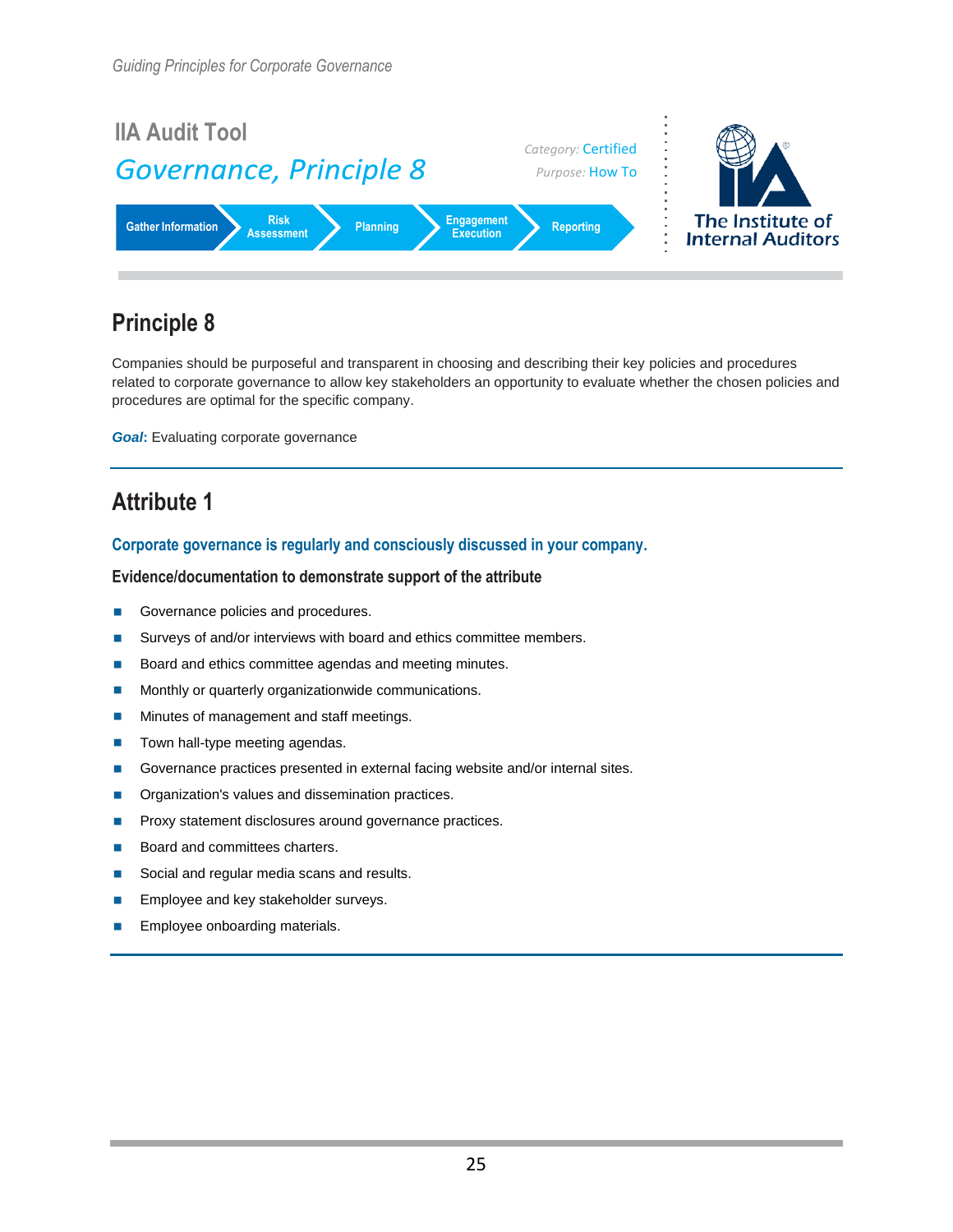### **The board seeks out feedback on whether corporate governance is operating effectively at the company.**

#### **Evidence/documentation to demonstrate support of the attribute**

- Board meeting agendas and minutes.
- $\blacksquare$  ERM reporting to board.
- Reports on stakeholder views to the board and respond to feedback (including independent directors' participation in stakeholder engagement meetings).
- Organization's initiatives or programs demonstrating commitment to ongoing communication around corporate governance with stakeholders.
- Results from employee and/or other stakeholders surveys.
- **Exit interview information (i.e., data analysis around reasons why employees are departing to identify trends or** issues around corporate governance).
- Access from employees to report concerns directly to board or a committee of the board.
- **Inquiry of general counsel to understand level of engagement in providing effective assurance.**
- Governance-themed audits in audit plans including their results.
- Surveys of and/or interviews with senior and middle management.

## **Attribute 3**

### **The company formally evaluates the full system of corporate governance on a regular basis.**

- **Board agenda and minutes.**
- **Internal audit annual or quarterly plans.**
- Governance committee charter.
- Governance program alignment with capability model.
- Governance-themed audits and results.
- Composition, tenure, and responsibilities of governance committee (including responsibilities of annual evaluation of corporate governance focusing on effectiveness, transparency, and accountability).
- Nature, extent, timing, and frequency of assessment or reviews performed by internal audit or external parties around the organization's corporate governance.
- Nature and status of weaknesses or improvement areas from assessments or reviews along board's response and approach to address the weaknesses or improvement areas.
- Board access (resources available) to engage outside advisors.
- Governance practices, including how often these are reviewed and revisited (e.g., changes to size of board, director criteria, tenure, mandatory retirement factors, compensation practices).
- Changes to governance practices as a result of shareholders resolutions.
- Board and committees executive sessions and minutes.
- Adequate board and senior leadership succession planning.